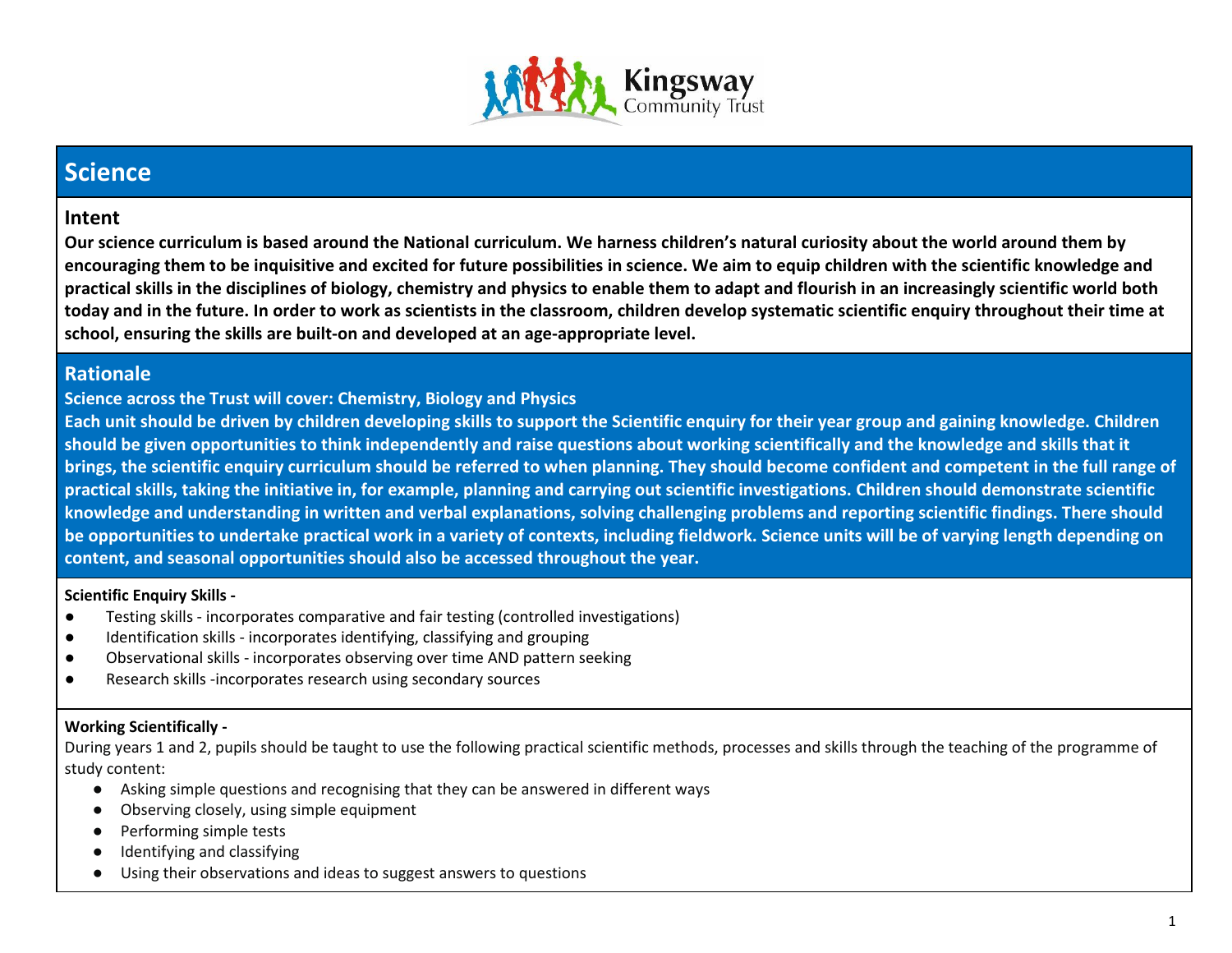● Gathering and recording data to help in answering questions

During years 3 and 4, pupils should be taught to use the following practical scientific methods, processes and skills through the teaching of the programme of study content:

- Asking relevant questions and using different types of scientific enquiries to answer them
- Setting up simple practical enquiries, comparative and fair tests
- Making systematic and careful observations and, where appropriate, taking accurate measurements using standard units, using a range of equipment, including thermometers and data loggers
- Gathering, recording, classifying and presenting data in a variety of ways to help in answering questions
- Recording findings using simple scientific language, drawings, labelled diagrams, keys, bar charts, and tables
- Reporting on findings from enquiries, including oral and written explanations, displays or presentations of results and conclusions
- Using results to draw simple conclusions, make predictions for new values, suggest improvements and raise further questions
- Identifying differences, similarities or changes related to simple scientific ideas and processes
- Using straightforward scientific evidence to answer questions or to support their findings.

During years 5 and 6, pupils should be taught to use the following practical scientific methods, processes and skills through the teaching of the programme of study content:

- Planning different types of scientific enquiries to answer questions, including recognising and controlling variables where necessary
- Taking measurements, using a range of scientific equipment, with increasing accuracy and precision, taking repeat readings when appropriate
- Recording data and results of increasing complexity using scientific diagrams and labels, classification keys, tables, scatter graphs, bar and line graphs
- Using test results to make predictions to set up further comparative and fair tests
- Reporting and presenting findings from enquiries, including conclusions, causal relationships and explanations of and a degree of trust in results, in oral and written forms such as displays and other presentations
- Identifying scientific evidence that has been used to support or refute ideas or arguments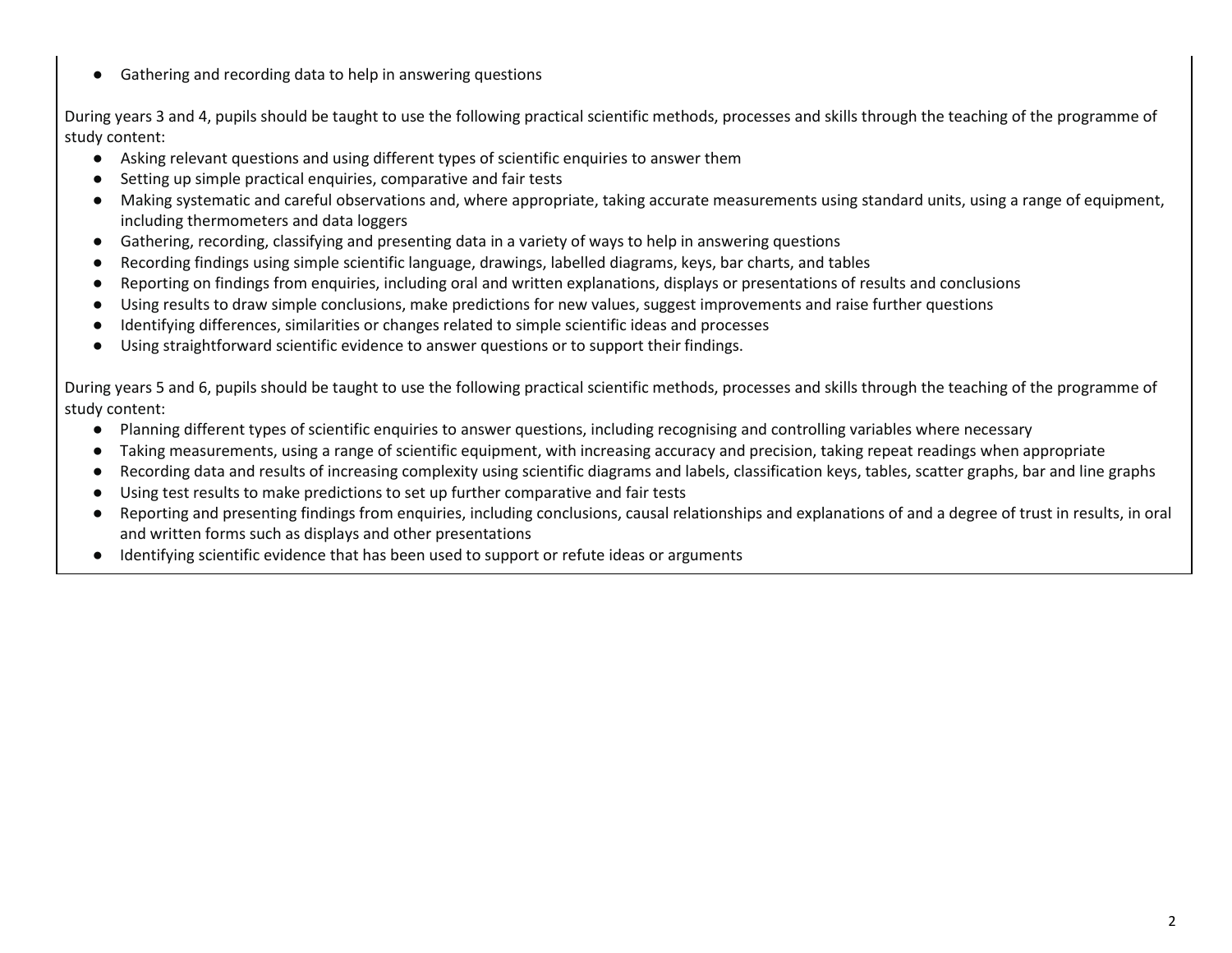

# **Science Curriculum**

|           | Page |
|-----------|------|
| Nursery   | 4    |
| Reception | 5    |
| Year 1    | 6    |
| Year 2    | 10   |
| Year 3    | 13   |
| Year 4    | 17   |
| Year 5    | 21   |
| Year 6    | 25   |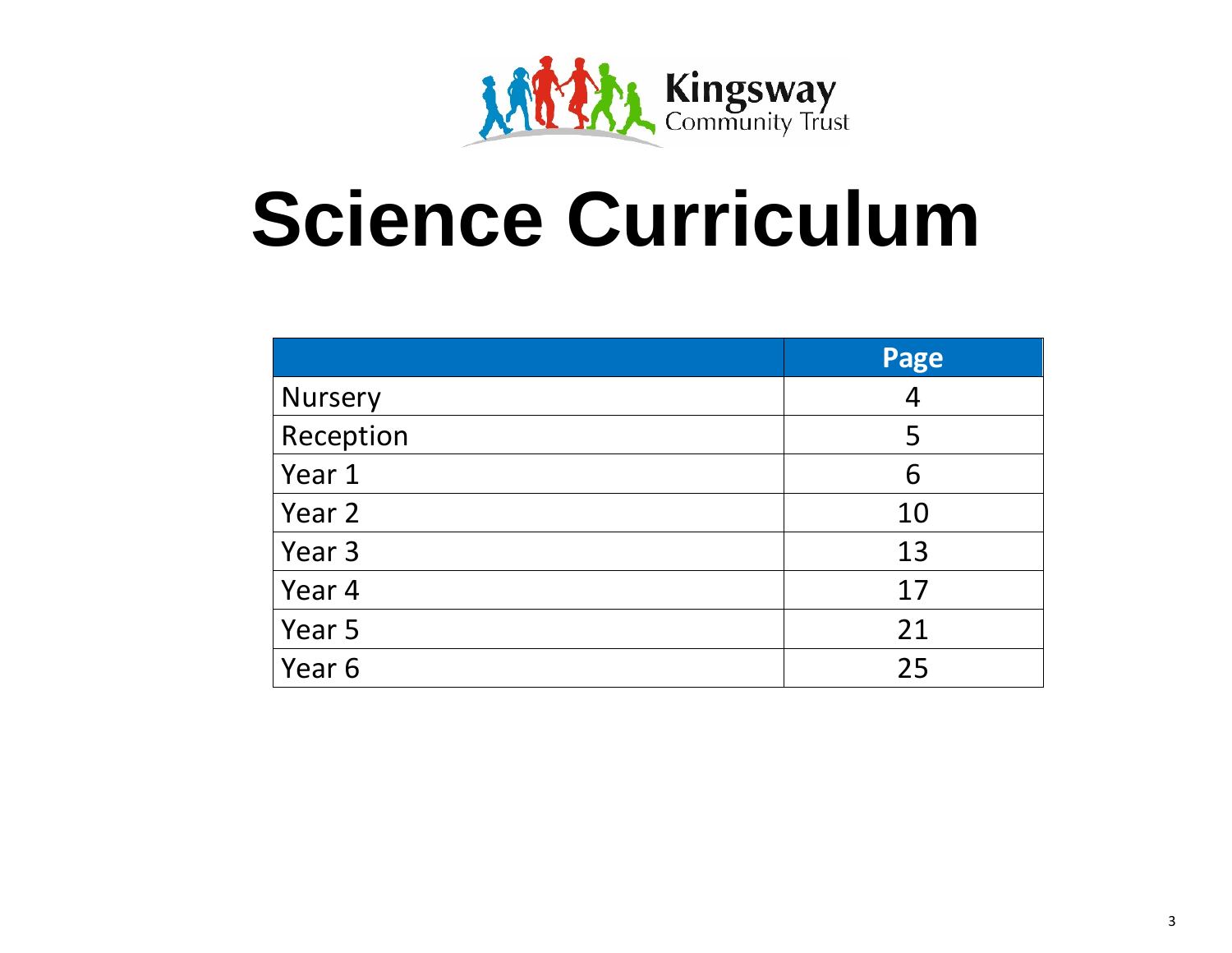| $\mathbf{z}$  | <b>Knowledge</b>                                                                                                                                                                                                                                                        | <b>Scientific skills - Testing</b>                                      | <b>Scientific skills - Identification</b>                                                                                                          |
|---------------|-------------------------------------------------------------------------------------------------------------------------------------------------------------------------------------------------------------------------------------------------------------------------|-------------------------------------------------------------------------|----------------------------------------------------------------------------------------------------------------------------------------------------|
| <u>ursery</u> | know the key features of the life cycle of a<br>plant.<br>I know the key features of the life cycle of an<br>animal.<br>am beginning to know how to respect and care<br>for the natural environment and all living things.                                              | I can plant seeds and care for growing plants.                          | I can explore and talk about different<br>forces I can feel.<br>I can explore collections of materials<br>with similar and/or different properties |
|               | <b>Scientific skills - Observation</b>                                                                                                                                                                                                                                  | <b>Vocabulary</b>                                                       |                                                                                                                                                    |
|               | I can use all of my senses in hands-on<br>exploration of natural materials.<br>I can talk about what I see, using a wide<br>vocabulary<br>can talk about the differences between<br>materials that I notice.<br>I can talk about changes in materials that I<br>notice. | Plant<br>Seeds<br>Grow<br>Animal<br>Natural<br>Same<br><b>Different</b> |                                                                                                                                                    |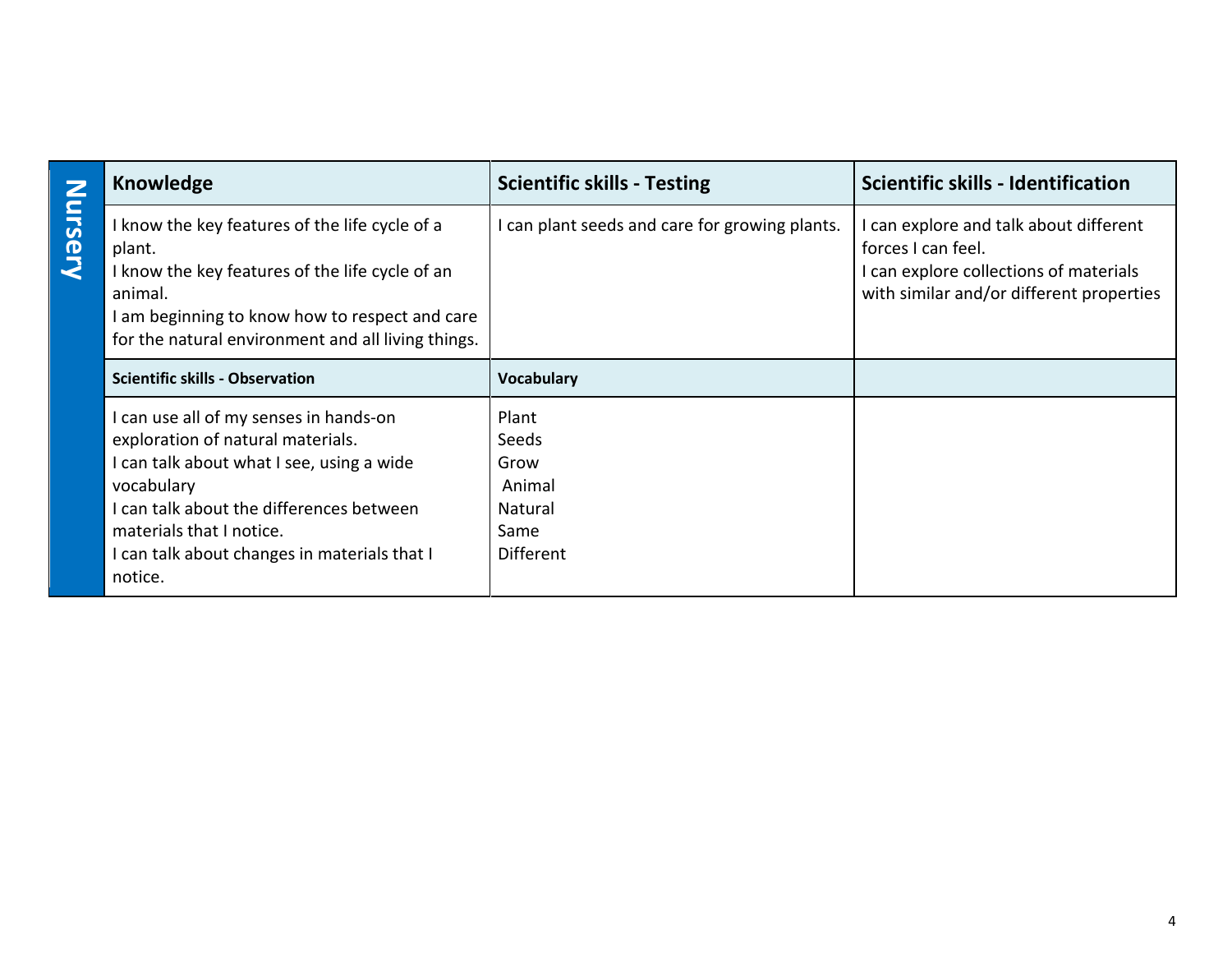| $\overline{\bm{v}}$ | Knowledge                                                                                                                                                                                                                                                                                                                            | <b>Scientific skills - Testing</b>                                                                                                                                             | <b>Scientific skills - Identification</b>                                                                                            |
|---------------------|--------------------------------------------------------------------------------------------------------------------------------------------------------------------------------------------------------------------------------------------------------------------------------------------------------------------------------------|--------------------------------------------------------------------------------------------------------------------------------------------------------------------------------|--------------------------------------------------------------------------------------------------------------------------------------|
| eception            | know that some environments are different to<br>the one in which I live.<br>Know some similarities and differences<br>between the natural<br>world around me and contrasting environments.<br>I know some important processes and changes in<br>the natural world around me, including the<br>seasons and changing states of matter. | I can explore changing states of matter in the<br>natural world e.g. temperature, ice, water,<br>evaporation.                                                                  | can describe what I see whilst outside.<br>I can describe what I hear whilst<br>outside.<br>can describe what I feel whilst outside. |
|                     | <b>Scientific skills - Observation</b>                                                                                                                                                                                                                                                                                               | <b>Scientific skills - Research</b>                                                                                                                                            | <b>Vocabulary</b>                                                                                                                    |
|                     | I can explore the natural world around me.<br>I can make observations and drawings of<br>animals.<br>I can make observations and drawings of plants.<br>I can observe and talk about the changes in the<br>seasons and the effect on the natural world.                                                                              | I can draw information from books that have<br>been read to me about some similarities and<br>differences between the natural world<br>around me and contrasting environments. | Environment<br>Season<br>Change<br>Plant<br>Animal<br>hot/cold                                                                       |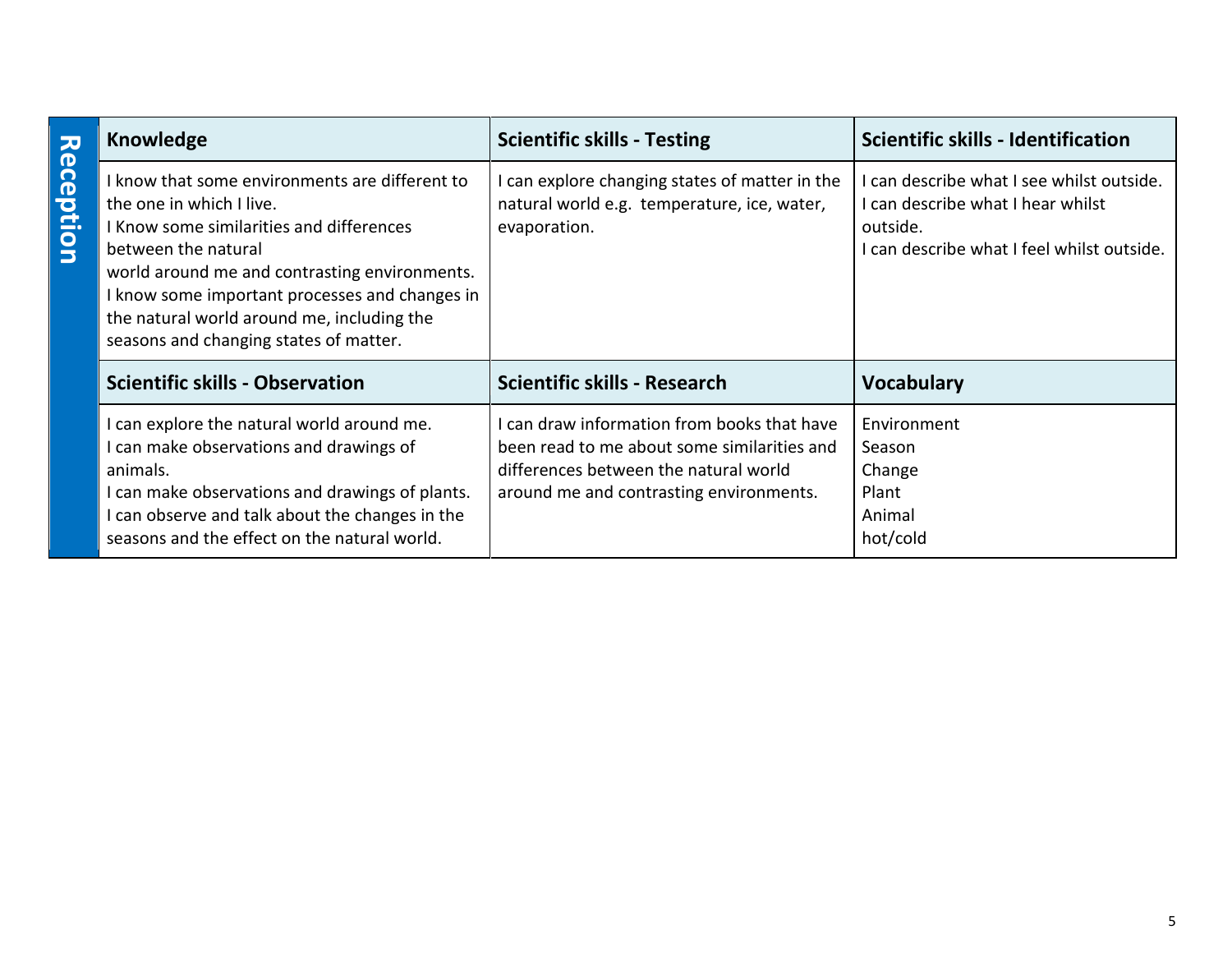# **Year 1**

#### **Chemistry - Seasonal Changes**

| Knowledge                                                                                                                                                                                                                                                       | <b>Scientific skills - Testing</b>                                                                                                                                                                        | <b>Scientific skills - Identification</b>                                                                                                                                                        |
|-----------------------------------------------------------------------------------------------------------------------------------------------------------------------------------------------------------------------------------------------------------------|-----------------------------------------------------------------------------------------------------------------------------------------------------------------------------------------------------------|--------------------------------------------------------------------------------------------------------------------------------------------------------------------------------------------------|
| I know the seasons and know about the type of<br>weather in each season and temperature change<br>I know the changes in colour and weather within the<br>four seasons.<br>I know how rainfall/ wind direction can be measured.<br>I know how day length varies. | can perform simple comparative tests.<br>can gather and record simple data to help in<br>answering questions.<br>I can ask simple questions and recognise that they<br>can be answered in different ways. | I can compare and describe weather in<br>different seasons over a year.                                                                                                                          |
| <b>Scientific skills - Observation</b>                                                                                                                                                                                                                          | Scientific skills - Research                                                                                                                                                                              | <b>Vocabulary</b>                                                                                                                                                                                |
| can gather and record simple data to help in<br>answering questions.<br>I can observe closely the changes across the four<br>seasons using simple equipment.<br>I can observe and describe weather associated with<br>seasons and how the day length varies.    | can use simple secondary resources to find out<br>information.                                                                                                                                            | forecast, precipitation, estimation, measure,<br>results, evaluation<br>Weather - sunny, rainy, windy, snowy etc<br>Seasons - winter, summer, spring, autumn<br>Sun, sunrise, sunset, day length |

#### **Biology - Plants**

| Knowledge                                                                                                                                                                                                                                                                                                    | <b>Scientific skills - Testing</b>                                                                                                                                                                                                                                                                                                              | <b>Scientific skills - Identification</b>                                                                                                                                                                                                                                                                                                               |
|--------------------------------------------------------------------------------------------------------------------------------------------------------------------------------------------------------------------------------------------------------------------------------------------------------------|-------------------------------------------------------------------------------------------------------------------------------------------------------------------------------------------------------------------------------------------------------------------------------------------------------------------------------------------------|---------------------------------------------------------------------------------------------------------------------------------------------------------------------------------------------------------------------------------------------------------------------------------------------------------------------------------------------------------|
| know the names of a variety of common wild and<br>garden plants, including deciduous and evergreen<br>trees<br>know and describe the basic structure of a variety of<br>common flowering plants, including trees (including<br>roots, stem/trunk, leaves) and have a basic<br>understanding of their purpose | I can ask simple questions about plant structures<br>and recognise that they can be answered in<br>different ways.<br>can begin to record my measurements e.g. using<br>a prepared table, pictogram, tally charts and<br>block graphs.<br>I can perform simple tests.<br>I can gather and record simple data to help in<br>answering questions. | I can classify leaves, seeds, flowers etc using<br>a range of characteristics (use simple<br>prepared tables or sorting rings)<br>can compare two leaves, seeds, flowers etc.<br>I can identify plants by matching them to<br>named images or using identification sheets.<br>can sort and group parts of plants using<br>similarities and differences. |
| <b>Scientific skills - Observation</b>                                                                                                                                                                                                                                                                       | <b>Scientific skills - Research</b>                                                                                                                                                                                                                                                                                                             | <b>Vocabulary</b>                                                                                                                                                                                                                                                                                                                                       |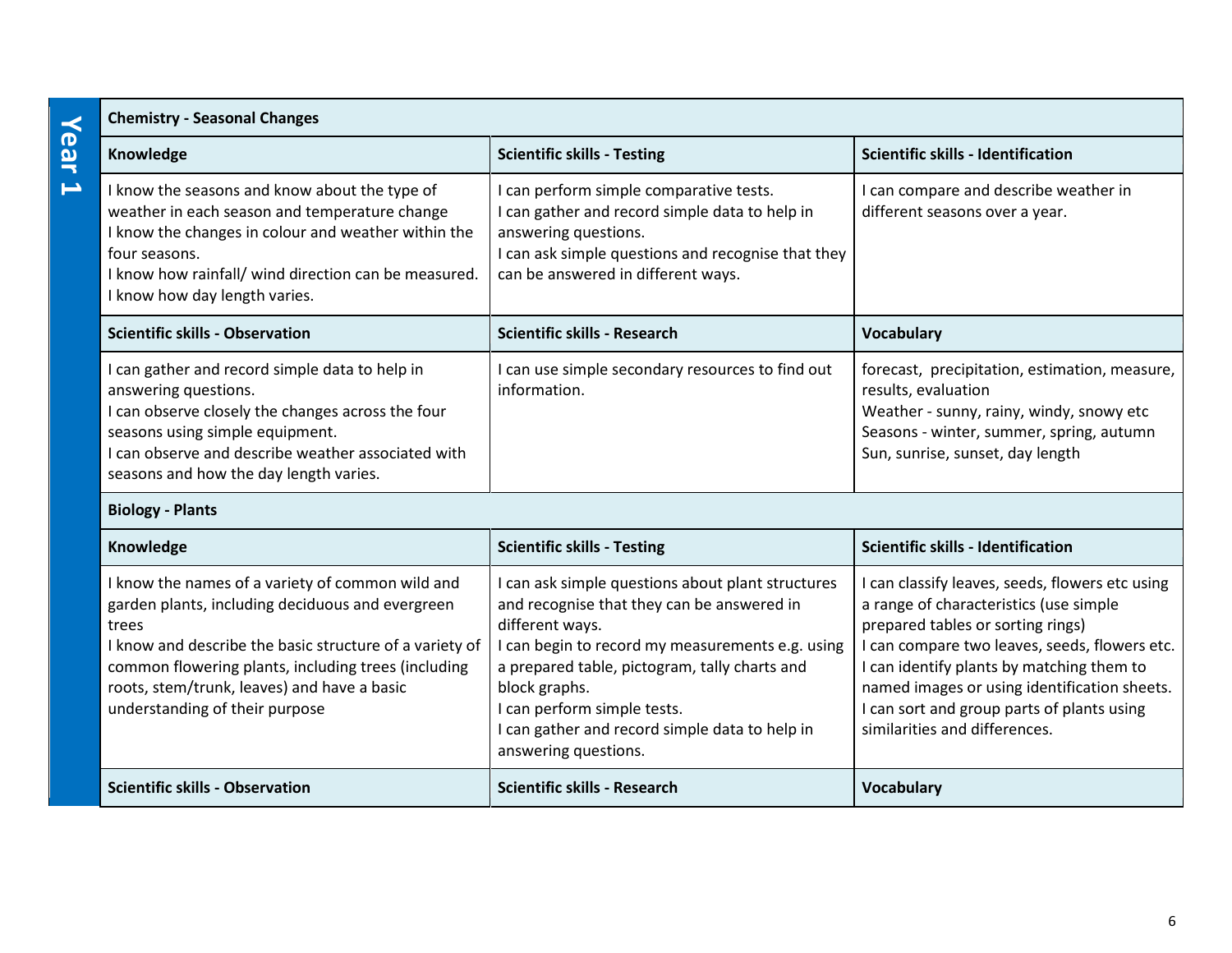#### **Biology- Animals**

| Knowledge                                                                                                                                                                                                                                                                                                                                                                                 | <b>Scientific skills - Testing</b>                                                                                                                                                     | <b>Scientific skills - Identification</b>                                                                                                                                                                                                                                                                                                                                         |
|-------------------------------------------------------------------------------------------------------------------------------------------------------------------------------------------------------------------------------------------------------------------------------------------------------------------------------------------------------------------------------------------|----------------------------------------------------------------------------------------------------------------------------------------------------------------------------------------|-----------------------------------------------------------------------------------------------------------------------------------------------------------------------------------------------------------------------------------------------------------------------------------------------------------------------------------------------------------------------------------|
| I know variety of common animals including fish,<br>amphibians, reptiles, birds and mammals (note - they<br>do not need to use the terms mammal, reptile etc or<br>know the characteristics of each)<br>I know a variety of common animals that are<br>carnivores, herbivores and omnivores.<br>I know the structure of a variety of common animals<br>(fish, amphibians, reptiles, bird) | I can ask simple questions (eg Do all dogs just eat<br>meat?)<br>(Which section of the tank do the tadpole)<br>prefer?)                                                                | I can compare two animals from the same or<br>different groups.<br>I can describe, compare and classify animals<br>using a range of features including their<br>structure, diet.<br>I can identify animals by matching them to<br>named images.<br>I can sort and group animals using<br>similarities and differences.<br>I can use simple charts to identify unknown<br>animals. |
| <b>Scientific skills - Observation</b>                                                                                                                                                                                                                                                                                                                                                    | <b>Scientific skills - Research</b>                                                                                                                                                    | <b>Vocabulary</b>                                                                                                                                                                                                                                                                                                                                                                 |
| I can use my observations and ideas to suggest<br>answers to questions.<br>I can make first-hand, close observations of animals<br>from each of the groups.                                                                                                                                                                                                                               | I can use secondary resources to name animals<br>and find out information about them: what<br>animals eat etc, this may include talking to<br>experts e.g. pet owners, zookeepers etc. | carnivores, herbivores and omnivores, fish,<br>amphibians, reptiles, bird<br>head, body, eyes, ears, mouth, teeth, tail,<br>wing, claw, fin, scales, feathers, fur, beak,<br>paws, hooves                                                                                                                                                                                         |
| <b>Biology - Humans</b>                                                                                                                                                                                                                                                                                                                                                                   |                                                                                                                                                                                        |                                                                                                                                                                                                                                                                                                                                                                                   |
| Knowledge                                                                                                                                                                                                                                                                                                                                                                                 | <b>Scientific skills - Testing</b>                                                                                                                                                     | <b>Scientific skills - Identification</b>                                                                                                                                                                                                                                                                                                                                         |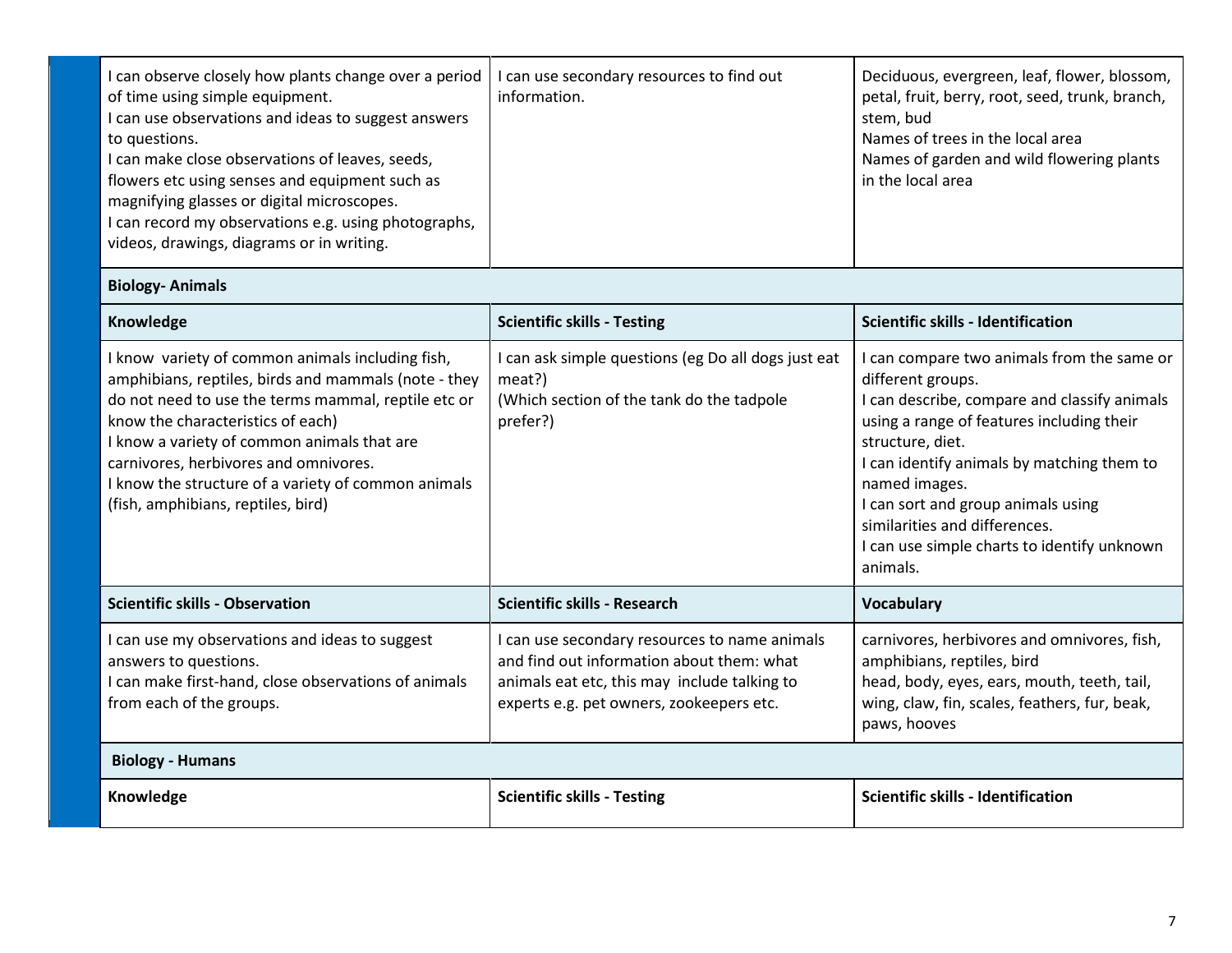| Know, name, draw and label the basic parts of the<br>human body<br>Know which part of the body is associated with each<br>sense.                                                                                                                                            | I can ask simple questions about body parts and<br>recognise that they can be answered in different<br>ways.<br>I can perform simple tests.<br>I can gather and record simple data to help in<br>answering questions.                                                                                                                                                                                                    | I can compare two people.<br>I can look for patterns between people e.g.<br>do people with big hands have big feet?<br>I can use my senses to compare different<br>textures, sounds and smells.                                               |
|-----------------------------------------------------------------------------------------------------------------------------------------------------------------------------------------------------------------------------------------------------------------------------|--------------------------------------------------------------------------------------------------------------------------------------------------------------------------------------------------------------------------------------------------------------------------------------------------------------------------------------------------------------------------------------------------------------------------|-----------------------------------------------------------------------------------------------------------------------------------------------------------------------------------------------------------------------------------------------|
| <b>Scientific skills - Observation</b>                                                                                                                                                                                                                                      | <b>Scientific skills - Research</b>                                                                                                                                                                                                                                                                                                                                                                                      | <b>Vocabulary</b>                                                                                                                                                                                                                             |
| I can observe closely, using simple equipment.<br>I can use my observations and ideas to suggest<br>answers to questions.<br>I can make first-hand observations of parts of the<br>body e.g. hands, eyes.                                                                   | I can use secondary resources to find out<br>information about the human body.                                                                                                                                                                                                                                                                                                                                           | Head, body, eyes, ears, mouth, teeth, leg,<br>neck, elbow, knees, face.<br>Senses - touch, see, smell, taste, hear,<br>fingers (skin), eyes, nose, ear and tongue                                                                             |
| <b>Everyday materials- Chemistry</b>                                                                                                                                                                                                                                        |                                                                                                                                                                                                                                                                                                                                                                                                                          |                                                                                                                                                                                                                                               |
| Knowledge                                                                                                                                                                                                                                                                   | <b>Scientific skills - Testing</b>                                                                                                                                                                                                                                                                                                                                                                                       | <b>Scientific skills - Identification</b>                                                                                                                                                                                                     |
| I know the name of a variety of everyday materials,<br>including wood, plastic, glass, metal, water and rock.<br>I know the simple physical properties of a variety of<br>everyday materials.<br>I know the material from which an object is made<br>and can describe them. | I can ask simple questions about properties of<br>materials and recognise that they can be<br>answered in different ways through gathering<br>and recording simple data<br>I can perform simple tests and can choose an<br>appropriate method for testing an object for a<br>particular property.<br>I can use my test evidence to answer the<br>questions about properties.e.g. "Which cloth is<br>the most absorbent?" | I can compare and group together a variety<br>of everyday materials on the basis of their<br>simple physical properties.                                                                                                                      |
| <b>Scientific skills - Observation</b>                                                                                                                                                                                                                                      | <b>Scientific skills - Research</b>                                                                                                                                                                                                                                                                                                                                                                                      | <b>Vocabulary</b>                                                                                                                                                                                                                             |
| I can observe closely, using simple equipment.<br>I can use my observations and ideas to suggest<br>answers to questions about the properties of<br>materials.                                                                                                              | I can use secondary resources to find out the<br>names of everyday materials and their properties                                                                                                                                                                                                                                                                                                                        | Object, material, wood, plastic, glass, metal,<br>water, rock, brick, paper, fabric, elastic, foil,<br>card, rubber, wool, clay<br>Hard, soft, stretchy, stiff, bendy, floppy,<br>rough, smooth, shiny, full, see-through, not<br>see-through |
| <b>Forces-Physics</b>                                                                                                                                                                                                                                                       |                                                                                                                                                                                                                                                                                                                                                                                                                          |                                                                                                                                                                                                                                               |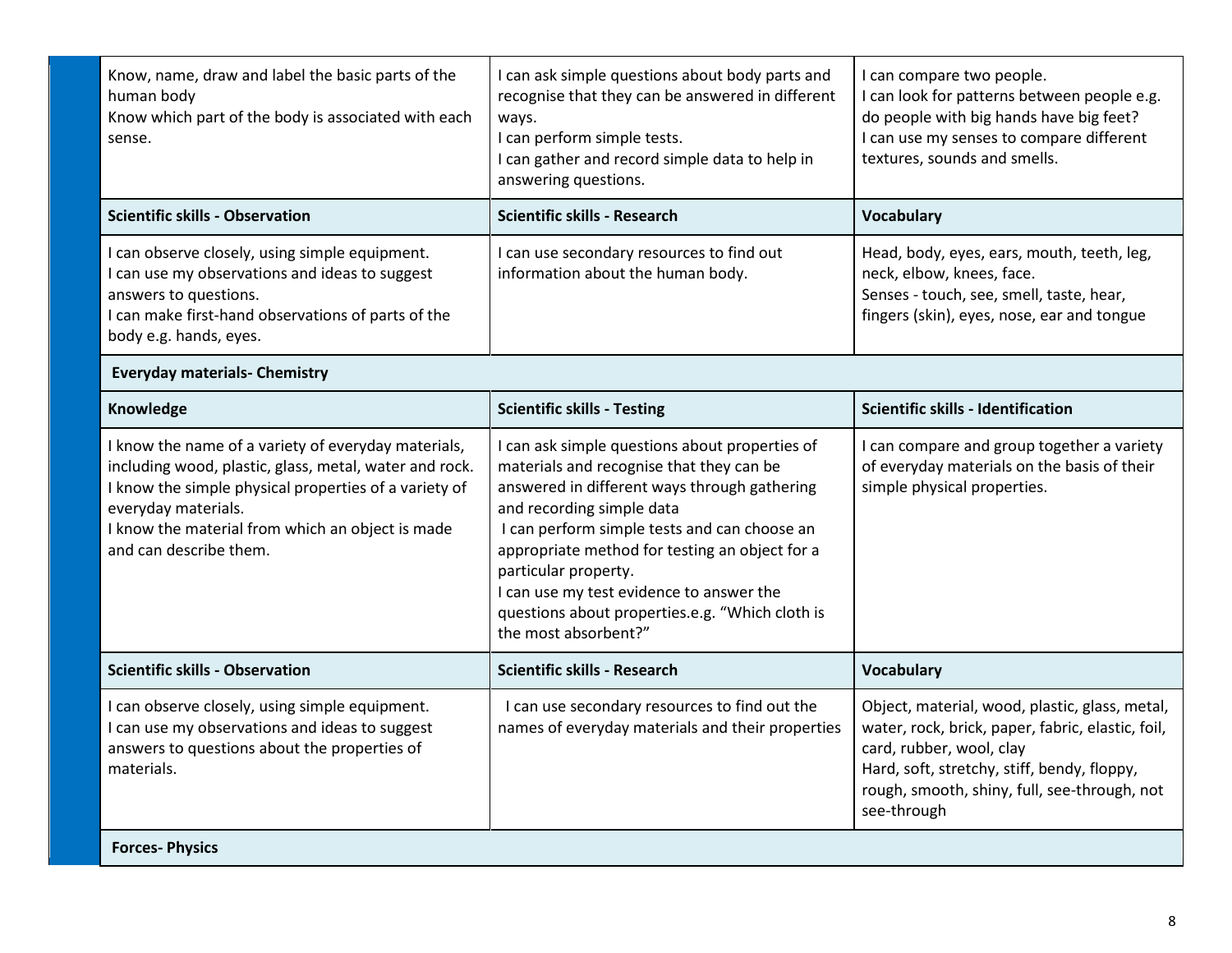| Knowledge                                                                                                                                    | <b>Scientific skills - Testing</b>                                                                                                             | Scientific skills - Identification                                                                            |
|----------------------------------------------------------------------------------------------------------------------------------------------|------------------------------------------------------------------------------------------------------------------------------------------------|---------------------------------------------------------------------------------------------------------------|
| I know and can describe how things move, using<br>simple comparisons such as faster and slower.<br>know how different things move.           | I can ask simple questions about how things move<br>and recognise that they can be answered in<br>different ways<br>I can perform simple tests | I can identify and classify ideas to suggest<br>answers to questions about how things<br>move (push and pull) |
| <b>Scientific skills - Observation</b>                                                                                                       | Scientific skills - Research                                                                                                                   | <b>Vocabulary</b>                                                                                             |
| can observe closely and compare how things move,<br>using simple equipment<br>gathering and recording data to help in answering<br>questions | I can use secondary resources to find out<br>information                                                                                       | Push and pull<br>Fast/er and slow/er                                                                          |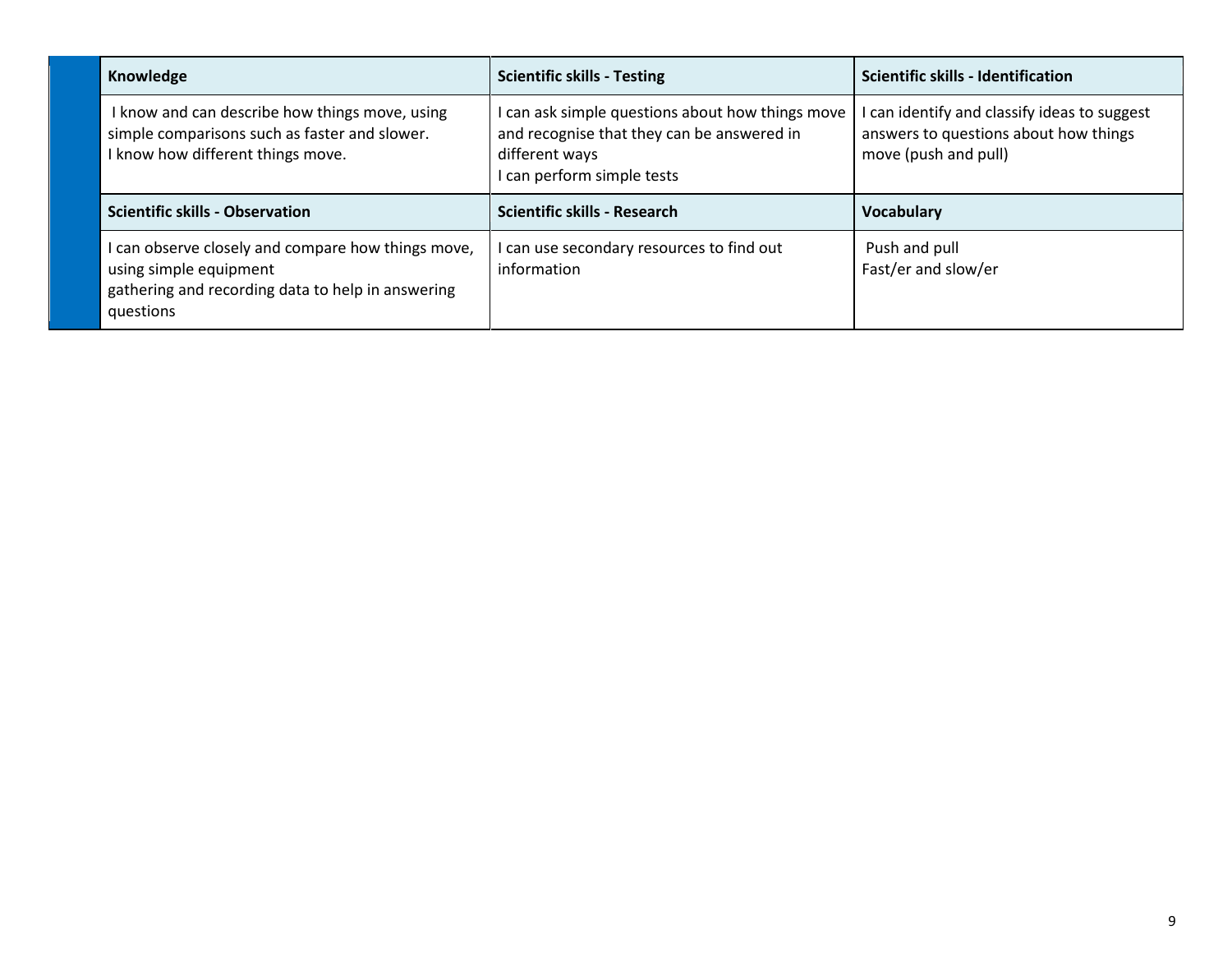|                         | Living things and their habitats- biology                                                                                                                                                                                                                                                                                                                       |                                                                                                                                                                                                                                                                            |                                                                                                                                                                                                                                                                                              |
|-------------------------|-----------------------------------------------------------------------------------------------------------------------------------------------------------------------------------------------------------------------------------------------------------------------------------------------------------------------------------------------------------------|----------------------------------------------------------------------------------------------------------------------------------------------------------------------------------------------------------------------------------------------------------------------------|----------------------------------------------------------------------------------------------------------------------------------------------------------------------------------------------------------------------------------------------------------------------------------------------|
| Year                    | Knowledge                                                                                                                                                                                                                                                                                                                                                       | <b>Scientific skills - Testing</b>                                                                                                                                                                                                                                         | <b>Scientific skills - Identification</b>                                                                                                                                                                                                                                                    |
| $\overline{\mathbf{v}}$ | I know what alive means<br>I know that living things live in habitats to which they<br>are suited<br>I know a variety of plants and animals in their<br>habitats, including micro-habitats<br>I know how animals obtain their food from plants and<br>other animals, using the idea of a simple food chain,<br>and identify and name different sources of food. | I can ask simple questions about living things and<br>recognise that they can be answered in different<br>ways                                                                                                                                                             | I can compare the differences between<br>things that are living, dead, and things that<br>have never been alive<br>I can identify animals' habitats to which they<br>are suited<br>I can identify and name a variety of plants<br>and animals in their habitats, including<br>micro-habitats |
|                         | <b>Scientific skills - Observation</b>                                                                                                                                                                                                                                                                                                                          | <b>Scientific skills - Research</b>                                                                                                                                                                                                                                        | <b>Vocabulary</b>                                                                                                                                                                                                                                                                            |
|                         | I can observe animals and plants carefully in a range<br>of habitats,<br>I can observe how different habitats meet the basic<br>needs of different kinds of animals and plants,<br>I can observe and describe how different animals/<br>plants depend on each other (in their habitats)                                                                         | I can use secondary resources to find out<br>information<br>I can use data to help in answering questions                                                                                                                                                                  | Habitat<br>Micro-habitat small habitat<br>seashore, in woodland, in the ocean, in the<br>rainforest                                                                                                                                                                                          |
|                         | <b>Plants-biology</b>                                                                                                                                                                                                                                                                                                                                           |                                                                                                                                                                                                                                                                            |                                                                                                                                                                                                                                                                                              |
|                         | Knowledge                                                                                                                                                                                                                                                                                                                                                       | <b>Scientific skills - Testing</b>                                                                                                                                                                                                                                         | <b>Scientific skills - Identification</b>                                                                                                                                                                                                                                                    |
|                         | I know how seeds and bulbs grow into mature plants.<br>I know plants need water, light and a suitable<br>temperature to grow and stay healthy.                                                                                                                                                                                                                  | I can ask simple questions about the growth of<br>plants and recognise that they can be answered<br>in different ways<br>I can find out and describe how plants need<br>water, light and a suitable temperature to grow<br>and stay healthy.<br>I can perform simple tests | I can identify and classify ideas to suggest<br>answers to questions about plants.                                                                                                                                                                                                           |
|                         | <b>Scientific skills - Observation</b>                                                                                                                                                                                                                                                                                                                          | <b>Scientific skills - Research</b>                                                                                                                                                                                                                                        | <b>Vocabulary</b>                                                                                                                                                                                                                                                                            |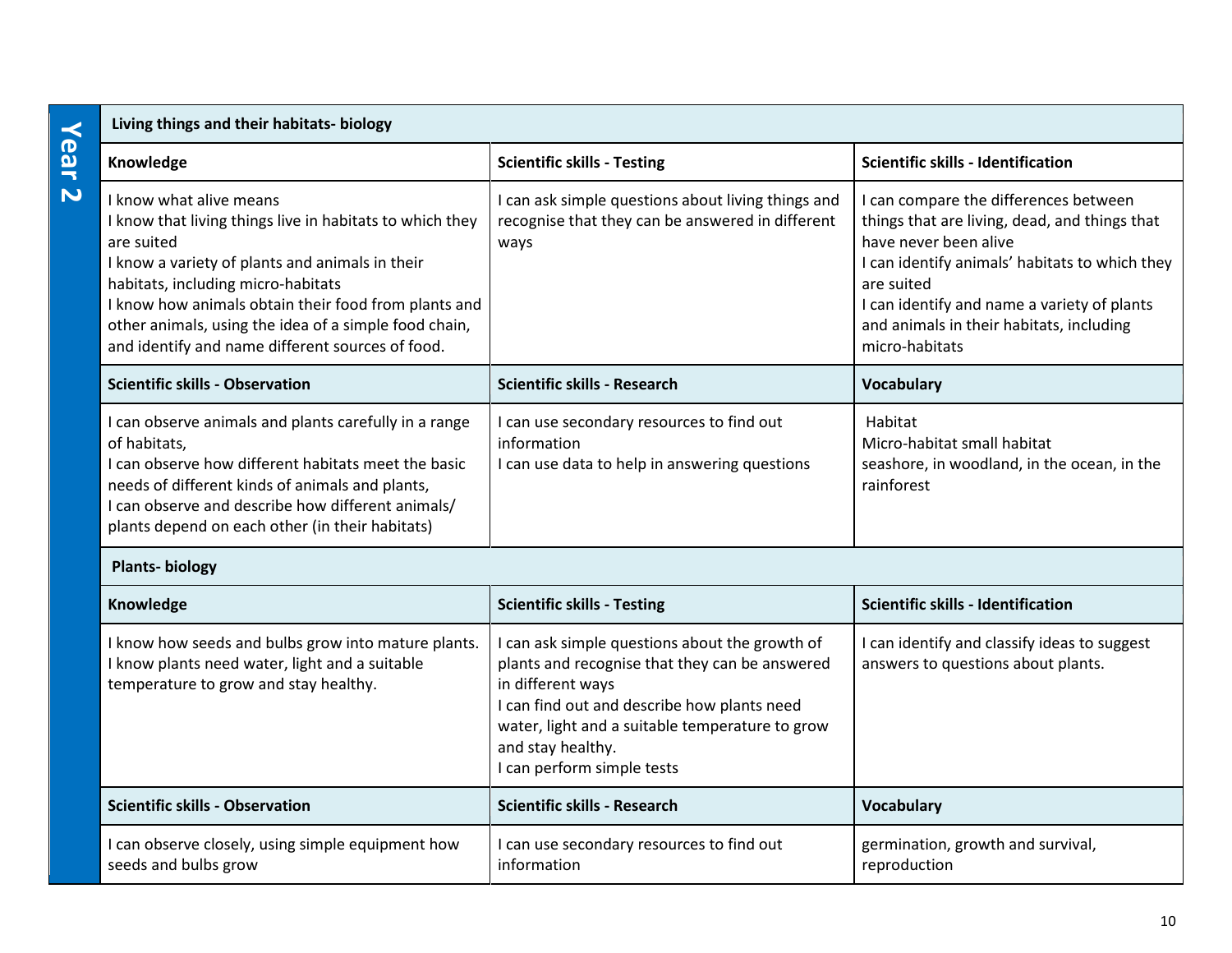| I can gather and record data to help answer<br>questions about how plants grow                                                                                                                                                                                                                                               |                                                                                                                                                                                                                                                                       |                                                                                                                                                      |
|------------------------------------------------------------------------------------------------------------------------------------------------------------------------------------------------------------------------------------------------------------------------------------------------------------------------------|-----------------------------------------------------------------------------------------------------------------------------------------------------------------------------------------------------------------------------------------------------------------------|------------------------------------------------------------------------------------------------------------------------------------------------------|
| Animals, including humans- biology                                                                                                                                                                                                                                                                                           |                                                                                                                                                                                                                                                                       |                                                                                                                                                      |
| Knowledge                                                                                                                                                                                                                                                                                                                    | <b>Scientific skills - Testing</b>                                                                                                                                                                                                                                    | <b>Scientific skills - Identification</b>                                                                                                            |
| I know that animals, including humans, have offspring<br>which grow into adults<br>I know about and describe the basic needs of<br>animals, including humans, for survival (water, food<br>and air)<br>I know the importance for humans of exercise,<br>eating the right amounts of different types of food,<br>and hygiene. | I can perform simple tests which answer simple<br>questions about humans                                                                                                                                                                                              | I can identify and classify ideas to suggest<br>answers to questions about animals                                                                   |
| <b>Scientific skills - Observation</b>                                                                                                                                                                                                                                                                                       | <b>Scientific skills - Research</b>                                                                                                                                                                                                                                   | <b>Vocabulary</b>                                                                                                                                    |
| I can observe closely, using simple equipment<br>gathering and recording data to help in answering<br>questions about humans                                                                                                                                                                                                 | I can use secondary resources to find out<br>information humans and animals                                                                                                                                                                                           | Humans, offsprings, survival, exercise,<br>hygiene, nutrition, growth                                                                                |
| Chemistry - Use of everyday materials                                                                                                                                                                                                                                                                                        |                                                                                                                                                                                                                                                                       |                                                                                                                                                      |
| Knowledge                                                                                                                                                                                                                                                                                                                    | <b>Scientific skills - Testing</b>                                                                                                                                                                                                                                    | <b>Scientific skills - Identification</b>                                                                                                            |
| I know the suitability of a variety of everyday<br>materials, including wood, metal, plastic, glass, brick,<br>rock, paper and cardboard for particular uses<br>I know the shapes of solid objects made from some<br>materials can be changed by squashing, bending,<br>twisting and stretching.                             | I can ask simple questions and recognise that they<br>can be answered in different ways<br>I can find out how the shapes of solid objects<br>made from some materials can be changed by<br>squashing, bending, twisting and stretching.<br>I can perform simple tests | I can identify and classify a variety of<br>everyday materials to suggest answers to<br>questions<br>I can compare the uses of everyday<br>materials |
| <b>Scientific skills - Observation</b>                                                                                                                                                                                                                                                                                       | <b>Scientific skills - Research</b>                                                                                                                                                                                                                                   | <b>Vocabulary</b>                                                                                                                                    |
| I can observe closely, using simple equipment<br>gathering and recording data to help in answering<br>questions                                                                                                                                                                                                              | I can use secondary resources to find out<br>information about the uses and properties of<br>materials.                                                                                                                                                               | squashing, bending, twisting and stretching.<br>waterproof, absorbent<br>(plus recap y1)                                                             |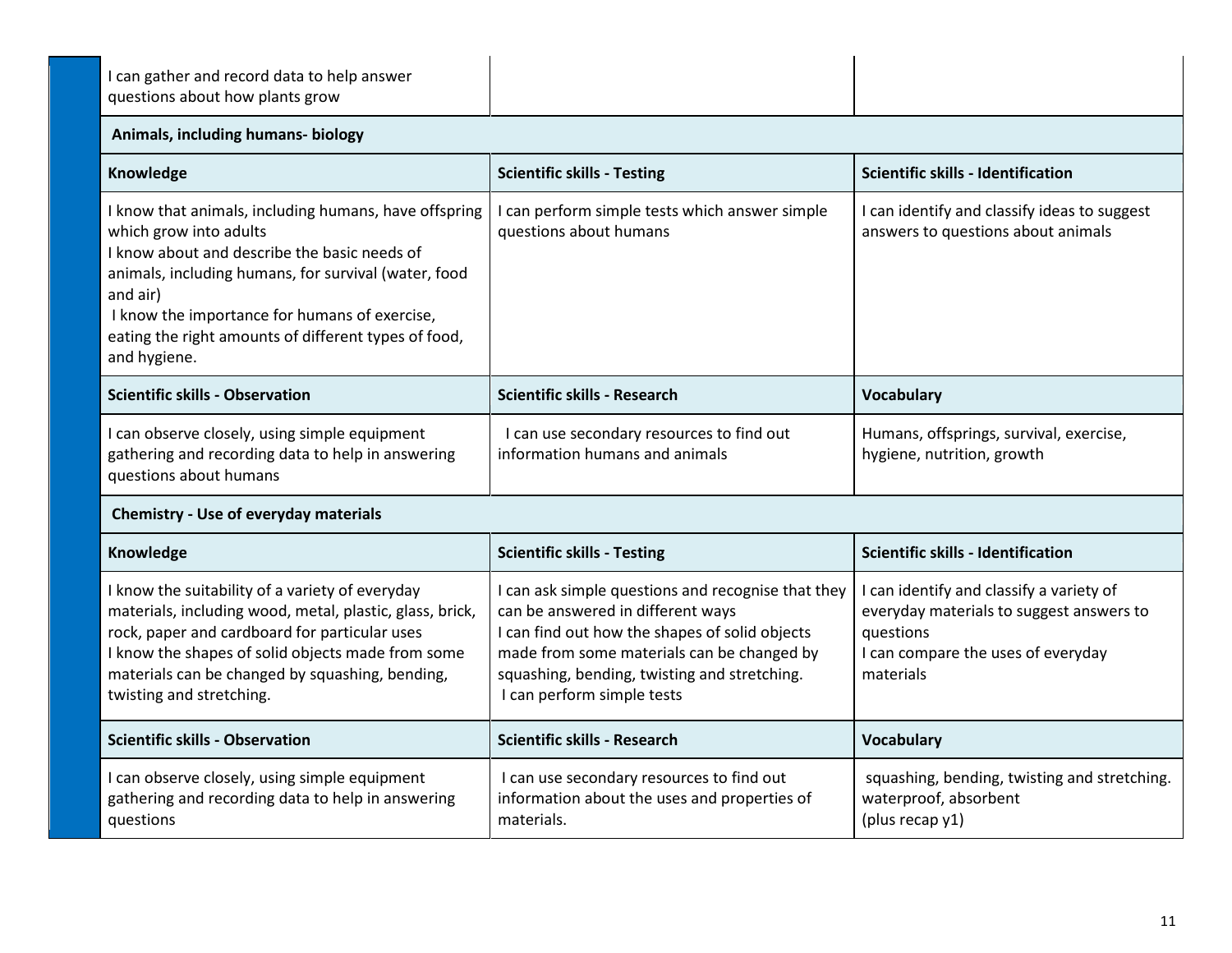|                                                                                                                                                                         | I can use secondary sources to find out about<br>John Dunlop, Charles Macintosh or John<br>McAdam.                                     |                                                                                                    |
|-------------------------------------------------------------------------------------------------------------------------------------------------------------------------|----------------------------------------------------------------------------------------------------------------------------------------|----------------------------------------------------------------------------------------------------|
| <b>Physics - Light and electricity</b>                                                                                                                                  |                                                                                                                                        |                                                                                                    |
| Knowledge                                                                                                                                                               | <b>Scientific skills - Testing</b>                                                                                                     | Scientific skills - Identification                                                                 |
| I know some common appliances<br>I know what a simple electrical circuit is                                                                                             | I can ask simple questions and recognise that they<br>can be answered in different ways<br>I can construct a simple electrical circuit | can identify and classify some common<br>appliances                                                |
| <b>Scientific skills - Observation</b>                                                                                                                                  | Scientific skills - Research                                                                                                           | Vocabulary                                                                                         |
| I can observe and name a variety of sources of light<br>I can observe closely, using simple equipment<br>gathering and recording data to help in answering<br>questions | can use secondary resources to find out<br>information electricity                                                                     | Electricity circuits, bulbs light wires batteries<br>light sources<br><b>Electrical appliances</b> |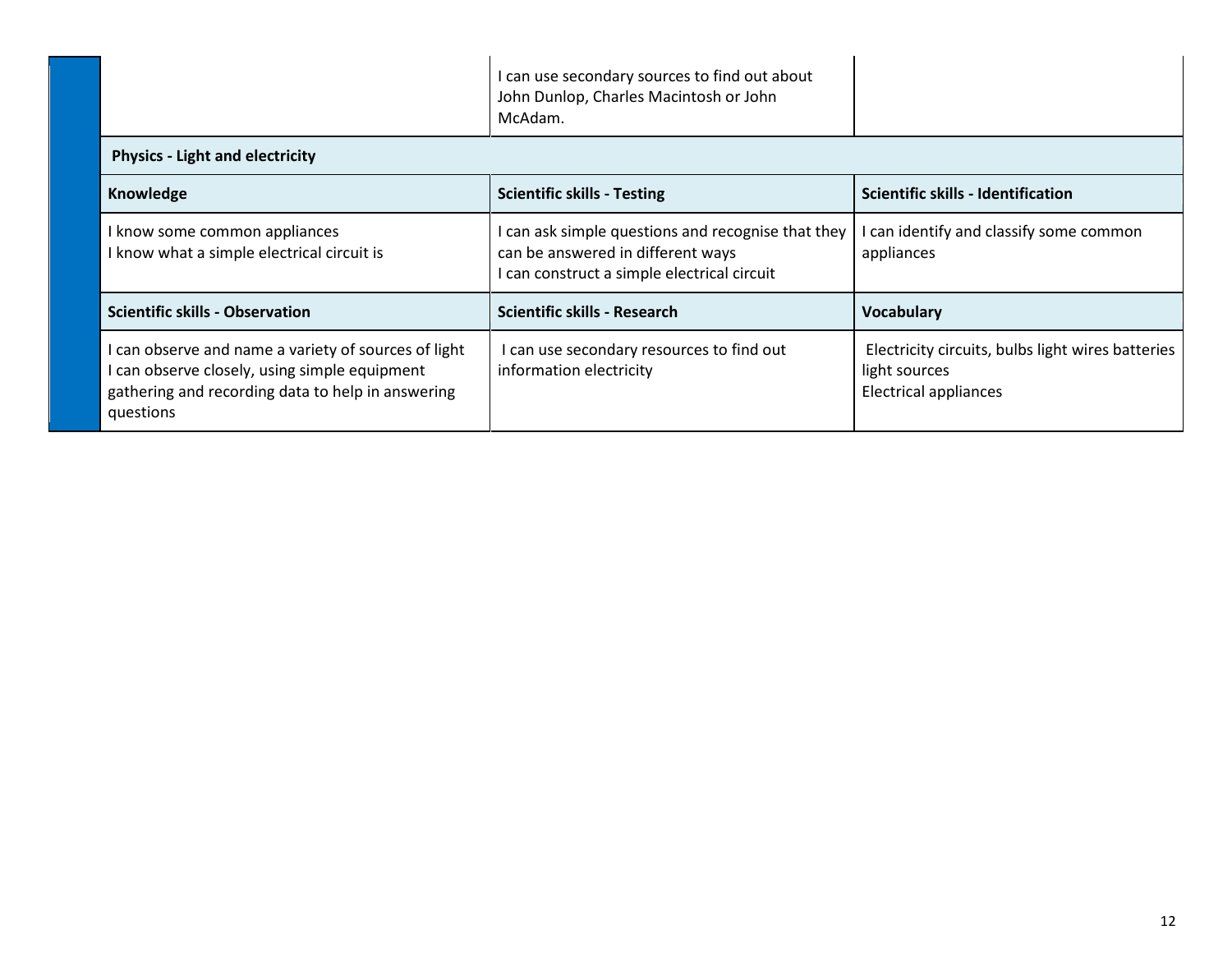|                       | <b>Biology - Plants</b>                                                                                                                                                                                                                                                                                                                                                                                                                                                                                              |                                                                                                                                                                                                                                                                                                                   |                                                                                                                                                              |
|-----------------------|----------------------------------------------------------------------------------------------------------------------------------------------------------------------------------------------------------------------------------------------------------------------------------------------------------------------------------------------------------------------------------------------------------------------------------------------------------------------------------------------------------------------|-------------------------------------------------------------------------------------------------------------------------------------------------------------------------------------------------------------------------------------------------------------------------------------------------------------------|--------------------------------------------------------------------------------------------------------------------------------------------------------------|
| Year                  | Knowledge                                                                                                                                                                                                                                                                                                                                                                                                                                                                                                            | <b>Scientific skills - Testing</b>                                                                                                                                                                                                                                                                                | <b>Scientific skills - Identification</b>                                                                                                                    |
| $\boldsymbol{\omega}$ | I know the functions of different parts of flowering<br>plants: roots, stem, leaves and flowers.<br>I know the requirements of plants for life and growth<br>(air, light, water, nutrients from soil, and room to<br>grow) and how they vary from plant to plant.<br>I know the way in which water is transported within<br>plants.<br>I know the part that flowers play in the life cycle of<br>flowering plants, including pollination, seed<br>formation and seed dispersal.                                      | I can investigate using simple practical enquiries,<br>comparative and fair tests. and ask questions<br>about what happens to plants when they are put<br>in different conditions e.g. in darkness, in the<br>cold, deprived of air, different types of soil,<br>different fertilisers, varying amounts of space. | I can use identification keys to identify<br>different types of flowers.<br>I can classify seeds in a range of ways,<br>including by how they are dispersed. |
|                       | <b>Scientific skills - Observation</b>                                                                                                                                                                                                                                                                                                                                                                                                                                                                               | <b>Scientific skills - Research</b>                                                                                                                                                                                                                                                                               | <b>Vocabulary</b>                                                                                                                                            |
|                       | I can make systematic observations and record<br>findings about what happens to plants over time<br>when the leaves are moved or roots are removed,<br>retaking accurate measurements using standard units<br>and equipment.<br>I can observe the effect of putting white carnations<br>or celery in coloured water.<br>I can make close observations of seeds to decide on<br>their methods of dispersal.<br>I can observe what happens to a plant over time (for<br>example when the leaves or roots are removed). | I can use secondary research to find out answers<br>to questions about the different types of seed<br>dispersal.<br>I can report findings using simple scientific<br>language, drawings, labelled diagrams                                                                                                        | photosynthesis, pollen, insect/wind<br>pollination, seed formation, seed dispersal<br>(wind dispersal, animal dispersal, water<br>dispersal)                 |
|                       | <b>Physics - Rocks and soils</b>                                                                                                                                                                                                                                                                                                                                                                                                                                                                                     |                                                                                                                                                                                                                                                                                                                   |                                                                                                                                                              |
|                       | Knowledge                                                                                                                                                                                                                                                                                                                                                                                                                                                                                                            | <b>Scientific skills - Testing</b>                                                                                                                                                                                                                                                                                | <b>Scientific skills - Identification</b>                                                                                                                    |
|                       | Know that rocks can be compared and grouped<br>together on the basis of their appearance and simple<br>physical properties.                                                                                                                                                                                                                                                                                                                                                                                          | I can set up simple practical enquiries,<br>comparative and fair tests.<br>I can ask questions and test a range of rocks to                                                                                                                                                                                       | I can compare and group together<br>different kinds of rocks on the basis of<br>their appearance and simple physical                                         |

find their characteristics to match a purpose

Know that soils are made from rocks and organic

matter.

properties.

13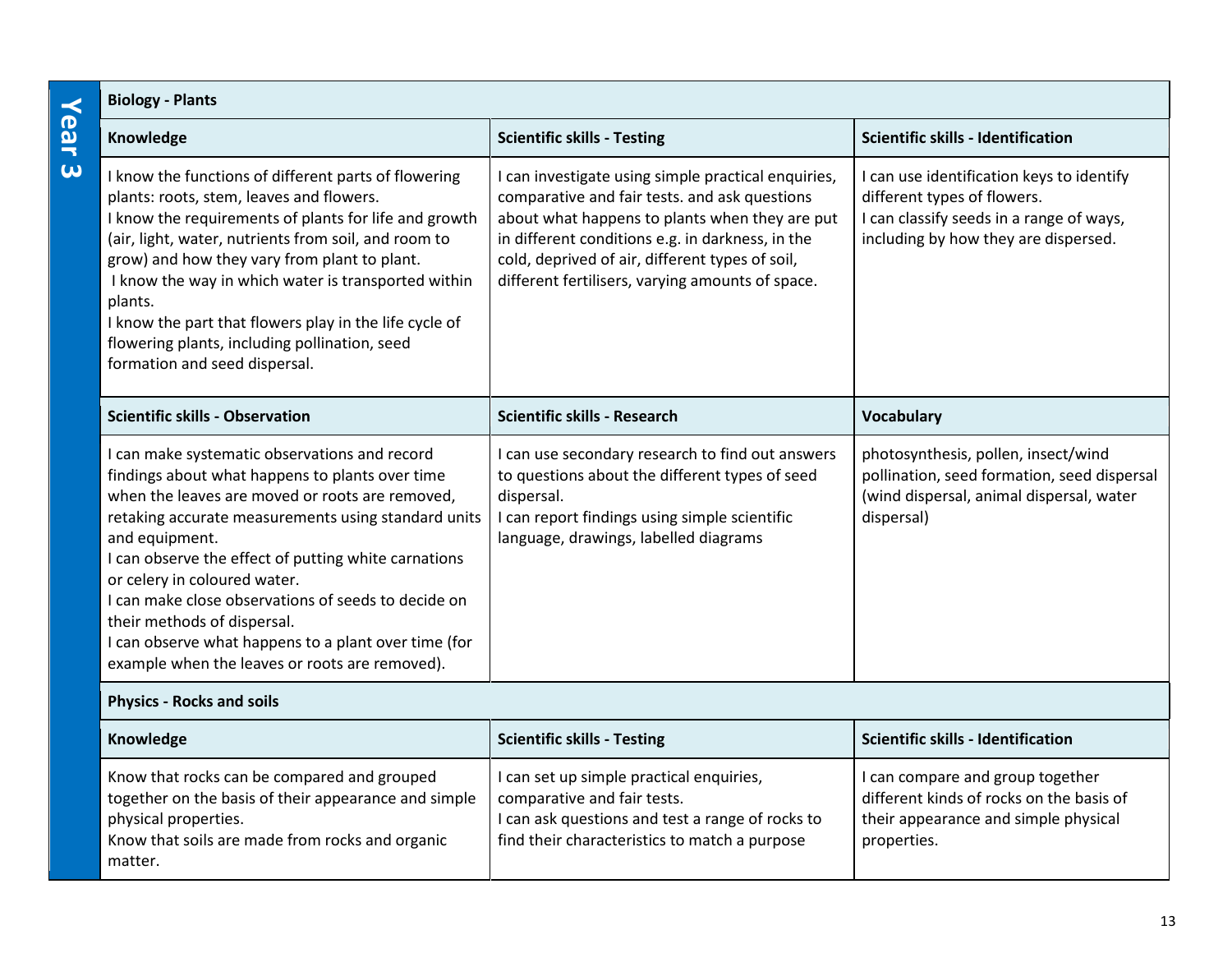| Know how (in simple terms) fossils are formed when<br>things that have lived are trapped within rock.                                                                                                                                                                                                                                                                                                                                           | I can make predictions, suggest improvements<br>and raise further questions.                                                                                                                                                                                                       | I can use identification keys to identify<br>different types of rocks.                                                                                                                                                                   |
|-------------------------------------------------------------------------------------------------------------------------------------------------------------------------------------------------------------------------------------------------------------------------------------------------------------------------------------------------------------------------------------------------------------------------------------------------|------------------------------------------------------------------------------------------------------------------------------------------------------------------------------------------------------------------------------------------------------------------------------------|------------------------------------------------------------------------------------------------------------------------------------------------------------------------------------------------------------------------------------------|
| <b>Scientific skills - Observation</b>                                                                                                                                                                                                                                                                                                                                                                                                          | <b>Scientific skills - Research</b>                                                                                                                                                                                                                                                | <b>Vocabulary</b>                                                                                                                                                                                                                        |
| I can make systematic observations, taking accurate<br>measurements using standard units, using a range of<br>equipment.<br>I can record findings using simple scientific language,<br>drawings, labelled diagrams, keys, bar charts and<br>tables.                                                                                                                                                                                             | I can research using secondary sources to find out<br>how fossils are formed.<br>I can ask relevant questions about rocks and soils<br>and using different types of scientific enquiries to<br>answer them.<br>I can use secondary sources to research the work<br>of Mary Anning. | Rock, stone, pebble, boulder, grain,<br>crystals, layers, hard, soft, texture, absorb<br>water, soil, fossil, soil, peat,<br>sandy/chalky/clay soil, sedimentary,<br>Various types of rock - marble, chalk,<br>granite, sandstone, slate |
| <b>Biology - Teeth and eating</b>                                                                                                                                                                                                                                                                                                                                                                                                               |                                                                                                                                                                                                                                                                                    |                                                                                                                                                                                                                                          |
| Knowledge                                                                                                                                                                                                                                                                                                                                                                                                                                       | <b>Scientific skills - Testing</b>                                                                                                                                                                                                                                                 | <b>Scientific skills - Identification</b>                                                                                                                                                                                                |
| I know that animals, including humans, need the right<br>types and amounts of nutrition, and that they cannot<br>make their own food; they get nutrition from what<br>they eat<br>I know an adequate and varied diet is needed to keep<br>healthy<br>I know that animals have different teeth depending<br>upon their diet<br>I know why humans have two sets of teeth during<br>their lifetime<br>I know how and why oral hygiene is important | I can set up simple practical enquiries,<br>comparative and fair tests to investigate tooth<br>decay<br>I can make predictions, suggest improvements<br>and raise further questions                                                                                                | I can identify different teeth and<br>understand their functions                                                                                                                                                                         |
| <b>Scientific skills - Observation</b>                                                                                                                                                                                                                                                                                                                                                                                                          | <b>Scientific skills - Research</b>                                                                                                                                                                                                                                                | <b>Vocabulary</b>                                                                                                                                                                                                                        |
| I can make systematic observations, taking accurate<br>measurements using standard units and equipment<br>I can record/report/conclude findings using<br>scientific language, drawings, labelled diagrams,<br>keys, bar charts and tables and in oral and written<br>explanations, and use this to answer a question                                                                                                                            | I can ask relevant questions about teeth and diet<br>and use different types of scientific enquiries to<br>answer them.<br>I can use secondary research to identify animals<br>in a habitat and find out what they eat.                                                            | mouth, teeth, saliva, incisor, canine,<br>molar, premolar, herbivore, carnivore,<br>omnivore, gums, decay, enamel, bacteria,<br>carnivores, herbivores, omnivores,                                                                       |
| <b>Biology - Animals including humans</b>                                                                                                                                                                                                                                                                                                                                                                                                       |                                                                                                                                                                                                                                                                                    |                                                                                                                                                                                                                                          |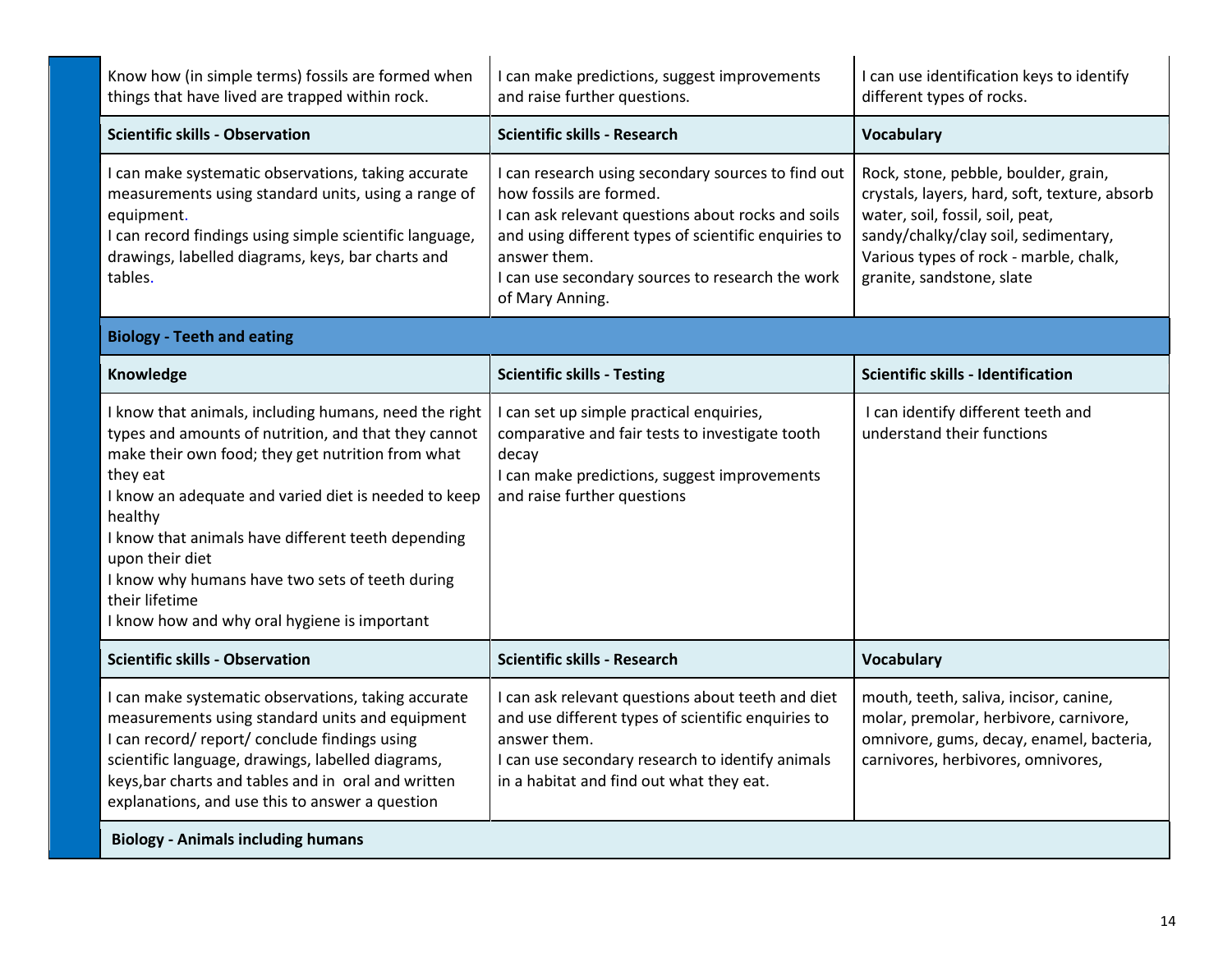| Knowledge                                                                                                                                                                                                                                                                                                                                                                                               | <b>Scientific skills - Testing</b>                                                                                                                                                                                                                                                                                                                       | <b>Scientific skills - Identification</b>                                                                                                                                             |
|---------------------------------------------------------------------------------------------------------------------------------------------------------------------------------------------------------------------------------------------------------------------------------------------------------------------------------------------------------------------------------------------------------|----------------------------------------------------------------------------------------------------------------------------------------------------------------------------------------------------------------------------------------------------------------------------------------------------------------------------------------------------------|---------------------------------------------------------------------------------------------------------------------------------------------------------------------------------------|
| I know that animals, including humans, need the right<br>types and amount of nutrition, and that they cannot<br>make their own food - they get nutrition from what<br>they eat.<br>I know that humans and some other animals have<br>skeletons and muscles for support, protection and<br>movement.<br>I know the name of and the functions of the main<br>parts of the musculoskeletal systems         | I can ask relevant questions and use different<br>types of scientific enquiries to answer them. Do<br>human skulls get bigger as we grow?                                                                                                                                                                                                                | I can identify and group animals with and<br>without skeletons, comparing their<br>movement                                                                                           |
| <b>Scientific skills - Observation</b>                                                                                                                                                                                                                                                                                                                                                                  | <b>Scientific skills - Research</b>                                                                                                                                                                                                                                                                                                                      | <b>Vocabulary</b>                                                                                                                                                                     |
| I can observe how a range of animals move related to<br>their skeletal system.                                                                                                                                                                                                                                                                                                                          | I can report on findings from enquiries about<br>animals, including oral and written explanations,<br>displays or presentations<br>What nutrition did I get from my school meal<br>today? How does it help me body grow?                                                                                                                                 | Nutrition, nutrients, carbohydrates,<br>sugars, protein, vitamins, minerals, fibre,<br>fat, water, skeleton, bones, muscles,<br>joints, support, protect, move, skull, ribs,<br>spine |
| <b>Physics - Forces and Magnets</b>                                                                                                                                                                                                                                                                                                                                                                     |                                                                                                                                                                                                                                                                                                                                                          |                                                                                                                                                                                       |
| Knowledge                                                                                                                                                                                                                                                                                                                                                                                               | <b>Scientific skills - Testing</b>                                                                                                                                                                                                                                                                                                                       | <b>Scientific skills - Identification</b>                                                                                                                                             |
| I know how things move on different surfaces.<br>I know that some forces need contact between two<br>objects, but magnetic forces can act at a distance<br>I know how magnets attract or repel each other and<br>attract some materials and not others.<br>I know that magnets have two poles and know<br>whether two magnets will attract or repel each other,<br>depending on which poles are facing. | I can set up simple practical enquiries,<br>comparative and fair tests to compare how things<br>move on different surfaces/ magnetic properties<br>of different materials<br>I can predict whether two magnets will attract or<br>repel each other, depending on which poles are<br>facing.<br>I can suggest improvements and raise further<br>questions | I can compare and group everyday<br>materials on the basis of whether they are<br>attracted to a magnet.<br>I can identify some magnetic materials.                                   |
| <b>Scientific skills - Observation</b>                                                                                                                                                                                                                                                                                                                                                                  | <b>Scientific skills - Research</b>                                                                                                                                                                                                                                                                                                                      | <b>Vocabulary</b>                                                                                                                                                                     |
| I can observe how magnets attract or repel each                                                                                                                                                                                                                                                                                                                                                         | I can answer relevant questions about magnets                                                                                                                                                                                                                                                                                                            | Force, push, pull, twist, contact force, non-                                                                                                                                         |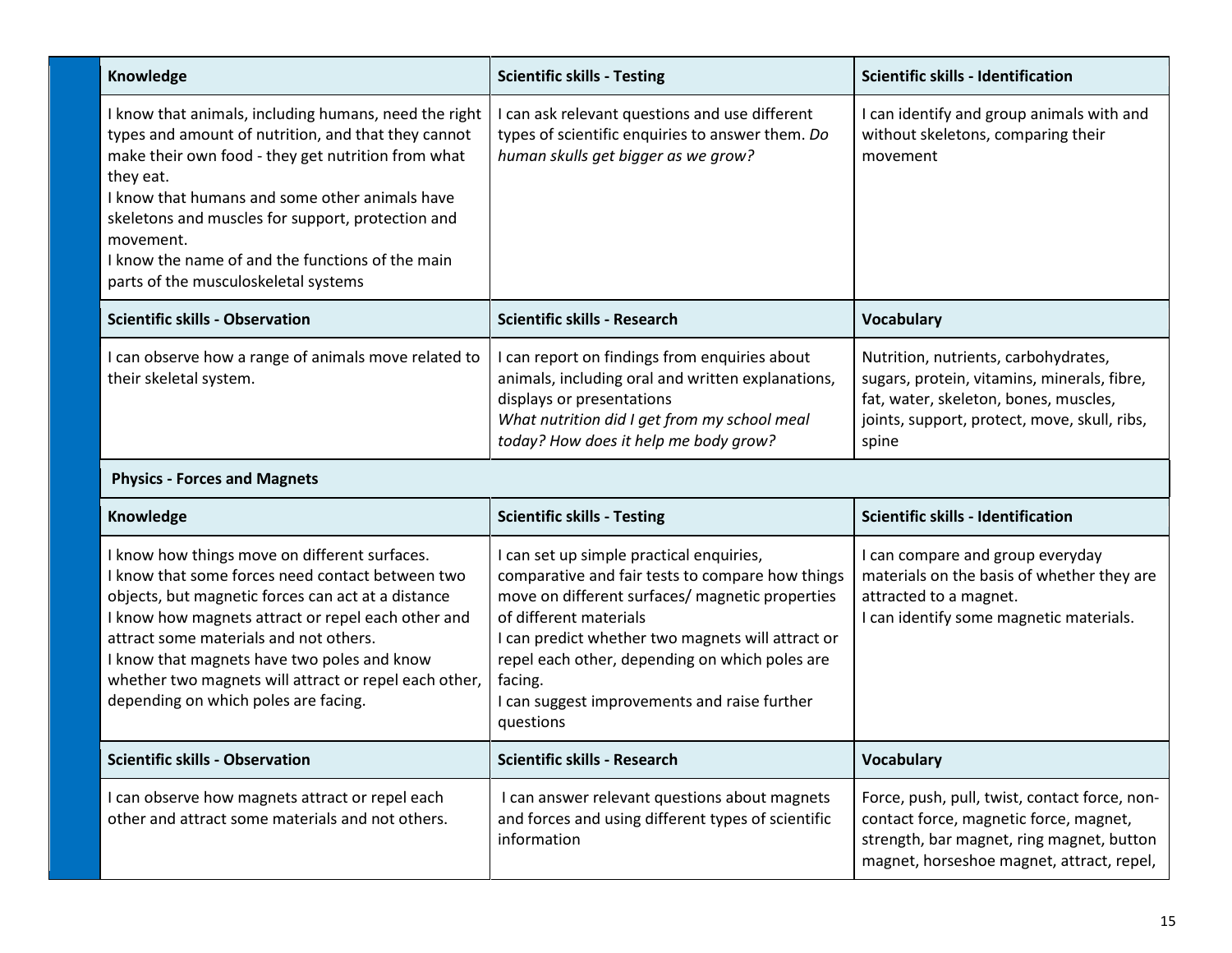| I can make systematic observations, taking accurate<br>measurements using standard units and equipment,<br>when testing different surfaces | magnetic material, metal, iron, steel,<br>poles, north pole, south pole |
|--------------------------------------------------------------------------------------------------------------------------------------------|-------------------------------------------------------------------------|
|                                                                                                                                            |                                                                         |
| I can record findings using scientific language, bar                                                                                       |                                                                         |
| charts and tables to answer a question which explain                                                                                       |                                                                         |
| conclusions in terms of the effect of the roughness or                                                                                     |                                                                         |
| smoothness of surfaces                                                                                                                     |                                                                         |
| I can use a force meter carefully to measure forces                                                                                        |                                                                         |
| and know that this is measured in 'newtons'                                                                                                |                                                                         |

#### **Physics - Light**

| Knowledge                                                                                                                                                                                                                                                                                                                                              | <b>Scientific skills - Testing</b>                                                                                                                                                                                                                                                                                                                                                                                           | <b>Scientific skills - Identification</b>                                                                                                               |
|--------------------------------------------------------------------------------------------------------------------------------------------------------------------------------------------------------------------------------------------------------------------------------------------------------------------------------------------------------|------------------------------------------------------------------------------------------------------------------------------------------------------------------------------------------------------------------------------------------------------------------------------------------------------------------------------------------------------------------------------------------------------------------------------|---------------------------------------------------------------------------------------------------------------------------------------------------------|
| I know that I need light in order to see things and that<br>dark is the absence of light.<br>I know that light is reflected from surfaces.<br>I know that light from the sun can be dangerous and<br>that there are ways to protect your eyes.<br>I know that shadows are formed when the light from<br>a light source is blocked by an opaque object. | can set up simple practical enquiries,<br>comparative and fair tests to investigate that<br>shadows of objects in sunlight change in length<br>and position over the course of the day<br>I can make predictions about a range of<br>materials/objects and the shadows they may<br>form, I can suggest improvements and raise<br>further questions<br>I can carry out a test to see which surface is the<br>most reflective. | I can identify differences, similarities or<br>changes related to simple scientific ideas<br>and processes                                              |
| <b>Scientific skills - Observation</b>                                                                                                                                                                                                                                                                                                                 | <b>Scientific skills - Research</b>                                                                                                                                                                                                                                                                                                                                                                                          | <b>Vocabulary</b>                                                                                                                                       |
| I can find patterns in the way that the size of shadows<br>change, through making systematic observations,<br>taking accurate measurements using standard units<br>and equipment.<br>I can record findings using scientific language,<br>drawings, labelled diagrams, keys, bar charts and<br>tables and in oral and written explanations.             | I can ask relevant questions and using different<br>types of scientific enquiries to answer them                                                                                                                                                                                                                                                                                                                             | Light, light source, dark, shadow, absence<br>of light, transparent, translucent, opaque,<br>shiny, matt, surface, shadow, reflect,<br>mirror, sunlight |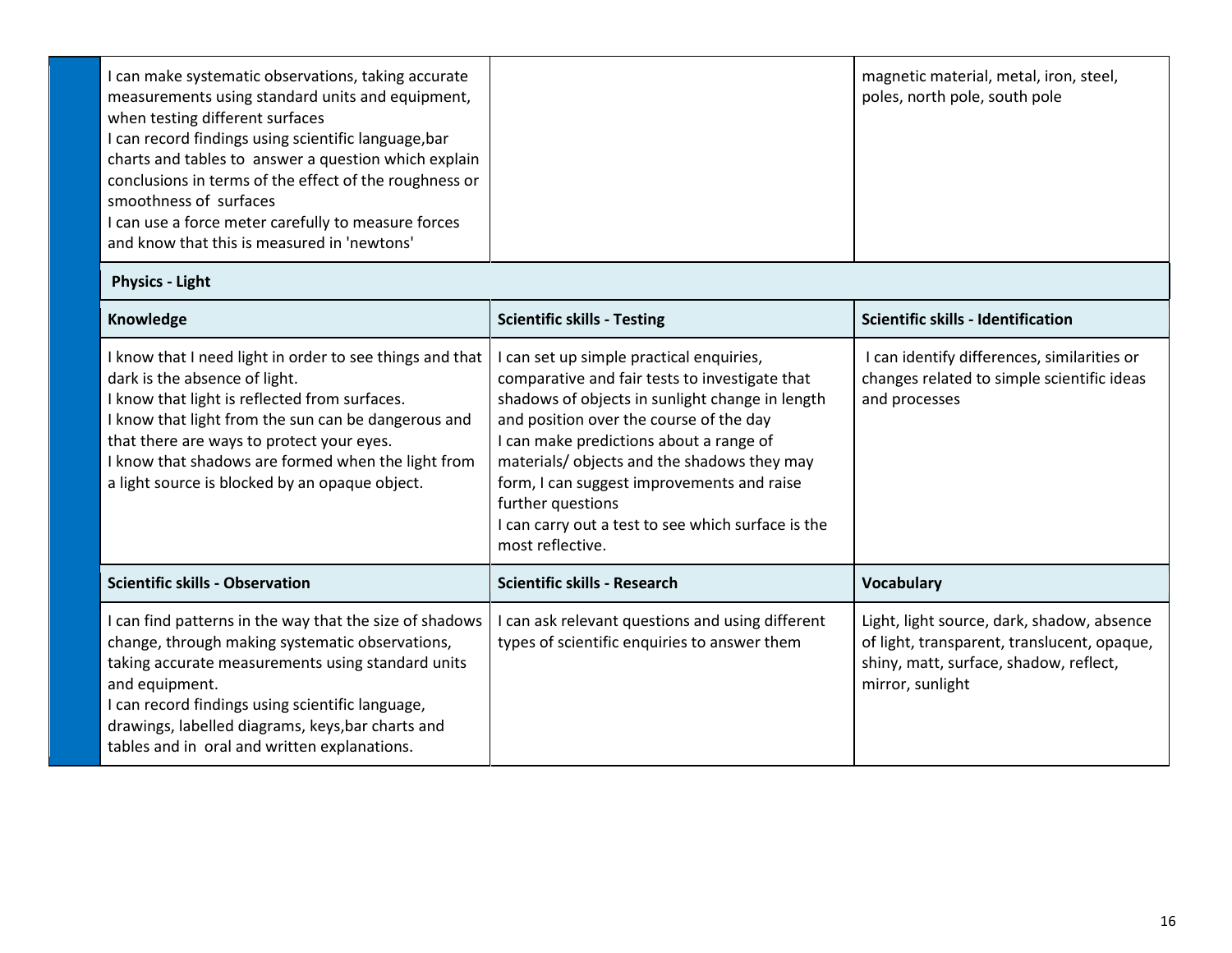| <b>Biology - Living things and their habitats</b>                                                                                                                                                                                                                                                                                                                                              |                                                                                                                                                                                                                                                                                                                                                                                                                                                             |                                                                                                                                                                                                                                                             |
|------------------------------------------------------------------------------------------------------------------------------------------------------------------------------------------------------------------------------------------------------------------------------------------------------------------------------------------------------------------------------------------------|-------------------------------------------------------------------------------------------------------------------------------------------------------------------------------------------------------------------------------------------------------------------------------------------------------------------------------------------------------------------------------------------------------------------------------------------------------------|-------------------------------------------------------------------------------------------------------------------------------------------------------------------------------------------------------------------------------------------------------------|
| Knowledge                                                                                                                                                                                                                                                                                                                                                                                      | <b>Scientific skills - Testing</b>                                                                                                                                                                                                                                                                                                                                                                                                                          | <b>Scientific skills - Identification</b>                                                                                                                                                                                                                   |
| I know that living things can be grouped in a variety<br>of ways.<br>I know that classification keys can be used to help<br>group, identify and name a variety of living things.<br>I know that environments can change (both naturally<br>and due to human impact) and know that this can<br>sometimes pose dangers to living things.                                                         | I can ask relevant questions about living things<br>and their environment and use different types of<br>scientific enquiry to answer them.<br>I can use results to draw simple conclusions and<br>raise further questions about the environment<br>and habitats animals live in.                                                                                                                                                                            | I can classify a number of living things in my<br>local environment according to their<br>features.<br>I can explore the use of classification keys to<br>help group, identify and name a variety of<br>living things in my local and wider<br>environment. |
| <b>Scientific skills - Observation</b>                                                                                                                                                                                                                                                                                                                                                         | <b>Scientific skills - Research</b>                                                                                                                                                                                                                                                                                                                                                                                                                         | <b>Vocabulary</b>                                                                                                                                                                                                                                           |
| I can make careful observations about animals in<br>their habitats at different times of the year.<br>I can classify and present data in a variety of ways to<br>help in answering questions. I can record findings<br>using simple scientific language, drawings, labelled<br>diagrams<br>I can look for patterns between living things. E.g. Do<br>plants with  have ? Do animals with have? | I can use secondary sources to find out about<br>how environments may naturally change.<br>I can use secondary sources to find out about<br>human impact, both positive and negative, on<br>environments.<br>I can use secondary research to name and find<br>out about plants and animals in the wider<br>environment e.g. polar, jungle, desert.<br>I can use fieldwork to explore the human impact<br>on my local environment e.g. litter, tree planting | Classification, classification keys,<br>environment, habitat, human impact,<br>positive, negative, migrate, hibernate                                                                                                                                       |
| <b>Biology - Animals, including humans</b>                                                                                                                                                                                                                                                                                                                                                     |                                                                                                                                                                                                                                                                                                                                                                                                                                                             |                                                                                                                                                                                                                                                             |

| Knowledge                                                                                                                                                                                                                                                                                                                  | <b>Scientific skills - Testing</b>                                                                                                                                                                                                                                                    | <b>Scientific skills - Identification</b>                                                                                                                                  |
|----------------------------------------------------------------------------------------------------------------------------------------------------------------------------------------------------------------------------------------------------------------------------------------------------------------------------|---------------------------------------------------------------------------------------------------------------------------------------------------------------------------------------------------------------------------------------------------------------------------------------|----------------------------------------------------------------------------------------------------------------------------------------------------------------------------|
| I know and can describe the simple functions of the<br>basic parts of the digestive system in humans.<br>I know and can identify the different types of teeth in<br>humans and their simple functions.<br>I know how to construct and interpret a variety of<br>food chains, identifying producers, predators and<br>prey. | I can ask relevant questions about the digestive<br>system and teeth and use different types of<br>enquiry to answer them. including<br>straightforward scientific evidence<br>I can use results to draw simple conclusions and<br>raise further questions about teeth and digestion. | I can use food chains to identify producers,<br>predators and prey within a habitat.<br>I can compare and contrast different types<br>of teeth (link to simple functions). |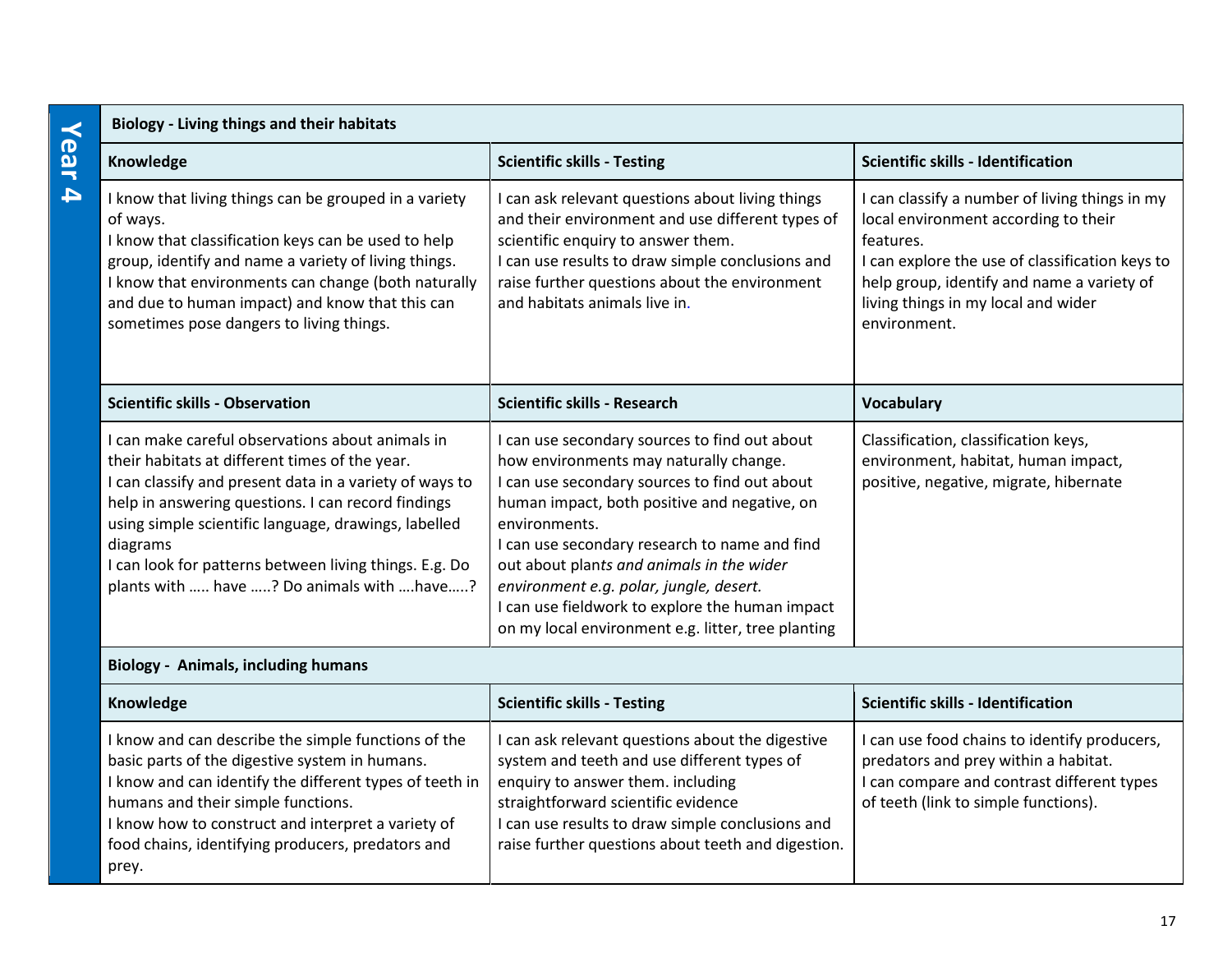|                                                                                                                                                                                                                                                                                                                                                                                                                                          | I can compare teeth for carnivores and herbivores<br>and can suggest reasons for differences.                                                                                                                                                                                                                                                                                                                                                                |                                                                                                                                                                                                                                                                  |
|------------------------------------------------------------------------------------------------------------------------------------------------------------------------------------------------------------------------------------------------------------------------------------------------------------------------------------------------------------------------------------------------------------------------------------------|--------------------------------------------------------------------------------------------------------------------------------------------------------------------------------------------------------------------------------------------------------------------------------------------------------------------------------------------------------------------------------------------------------------------------------------------------------------|------------------------------------------------------------------------------------------------------------------------------------------------------------------------------------------------------------------------------------------------------------------|
| <b>Scientific skills - Observation</b>                                                                                                                                                                                                                                                                                                                                                                                                   | <b>Scientific skills - Research</b>                                                                                                                                                                                                                                                                                                                                                                                                                          | <b>Vocabulary</b>                                                                                                                                                                                                                                                |
| I can make systematic and careful observations.<br>I can record findings using simple scientific language,<br>drawings, labelled diagrams, keys, bar charts and<br>tables.<br>I can make close observations of teeth in animal<br>skulls and use my observations to classify animals as<br>carnivores, herbivores or omnivores.<br>I can draw and discuss my ideas about the digestive<br>system and compare them with models or images. | I can create food chains based on secondary<br>research.<br>I can use secondary research:<br>to find out about the functions of the digestive<br>system, to find out what damages teeth and how<br>to look after them.<br>I can use secondary research to find out what<br>different animals eat in different environments<br>e.g. coral, polar, African grassland, and use this to<br>construct food chains.                                                | Digestive system, digestion, mouth, teeth,<br>saliva, oesophagus, stomach, small intestine,<br>nutrients, large intestine, rectum, anus,<br>teeth, incisor, canine, molar, premolars,<br>herbivore, carnivore, omnivore, producer,<br>predator, prey, food chain |
| <b>Chemistry - States of matter</b>                                                                                                                                                                                                                                                                                                                                                                                                      |                                                                                                                                                                                                                                                                                                                                                                                                                                                              |                                                                                                                                                                                                                                                                  |
| Knowledge                                                                                                                                                                                                                                                                                                                                                                                                                                | <b>Scientific skills - Testing</b>                                                                                                                                                                                                                                                                                                                                                                                                                           | <b>Scientific skills - Identification</b>                                                                                                                                                                                                                        |
| I know the part played by evaporation and<br>condensation in the water cycle and associate the<br>rate of evaporation with temperature.<br>I know that materials can be grouped together<br>according to whether they are solids, liquids or gases.<br>I know and name the properties of solids, liquids and<br>gases.<br>I know that some materials change state when they<br>are heated or cooled.                                     | I can ask relevant questions about the water cycle<br>and use different types of enquiry to answer<br>them.<br>I can set up simple practical enquiries,<br>comparative and fair tests to explore the water<br>cycle and material (Solids, Liquids and gases).<br>I can investigate what affects the melting rate of<br>chocolate (size of pieces, temperature of water,<br>type of chocolate)?<br>I can investigate what affects the rate of<br>evaporation. | I can compare and group materials together,<br>according to whether they are solids, liquids<br>or gases, and give reasons to justify why.                                                                                                                       |
| <b>Scientific skills - Observation</b>                                                                                                                                                                                                                                                                                                                                                                                                   | <b>Scientific skills - Research</b>                                                                                                                                                                                                                                                                                                                                                                                                                          | <b>Vocabulary</b>                                                                                                                                                                                                                                                |
| I can record findings using simple scientific language,<br>drawings, labelled diagrams, keys, bar charts and<br>tables.<br>I can make systematic and careful observations,<br>taking accurate measurements using standard units,                                                                                                                                                                                                         | I can use secondary sources to find out about the<br>water cycle, and present my findings in a variety<br>of ways.<br>I can research the melting points of different<br>metals.                                                                                                                                                                                                                                                                              | solids, liquids, gas, state change, melting,<br>freezing, melting point, boiling point,<br>evaporation, temperature, water cycle,<br>condensation, precipitation,                                                                                                |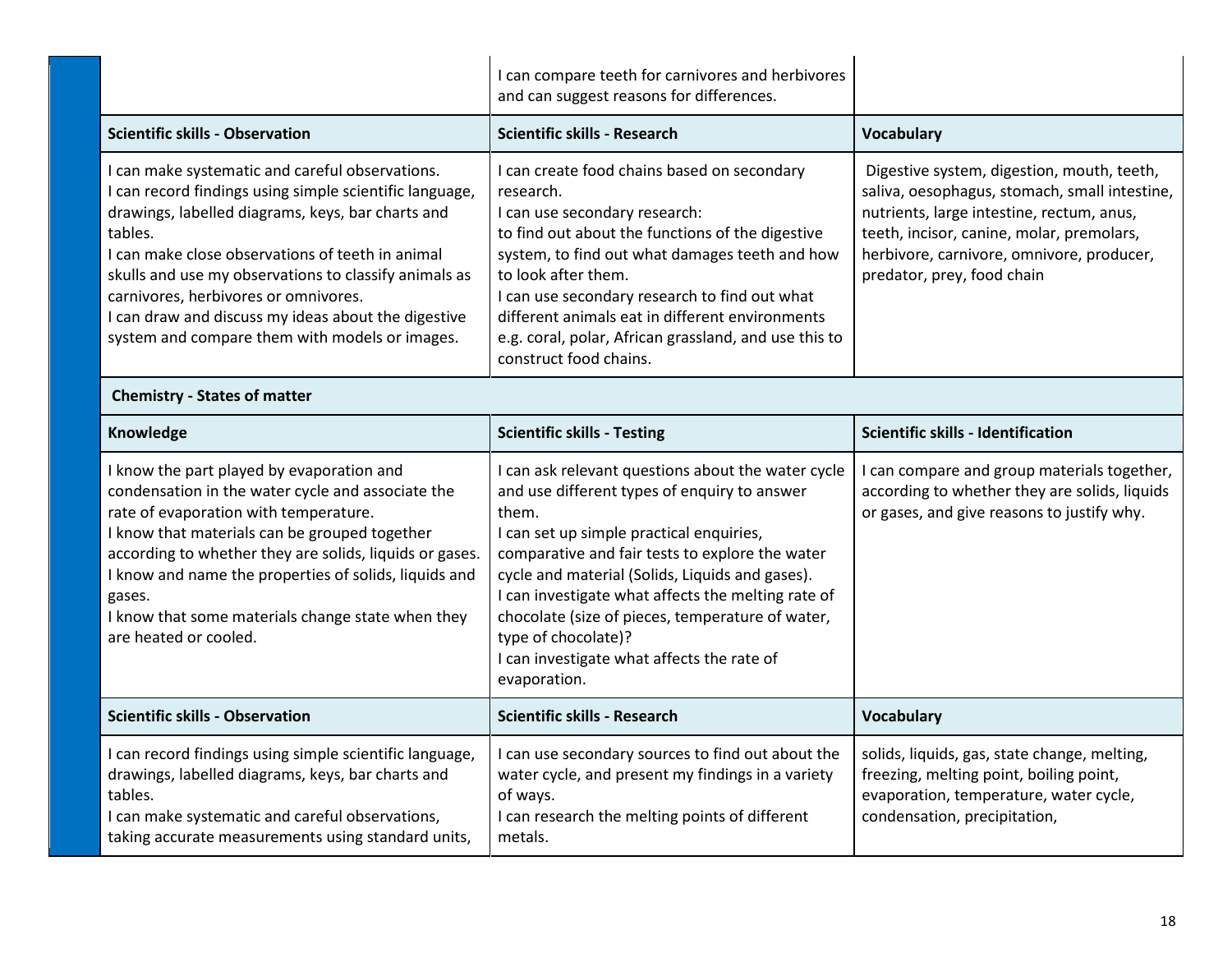| using a range of equipment, including thermometers<br>and data loggers.<br>I can observe that some materials change state when<br>they are heated or cooled, and measure or research<br>the temperature at which this happens in degrees<br>Celsius. |
|------------------------------------------------------------------------------------------------------------------------------------------------------------------------------------------------------------------------------------------------------|
| I can observe closely and classify a range of solids and                                                                                                                                                                                             |
| liquids based on their properties.<br>I can observe evaporation over a period of time.                                                                                                                                                               |

#### **Physics - Sound**

| Knowledge                                                                                                                                                                                                                                                                                                                                                                                                                                                                                        | <b>Scientific skills - Testing</b>                                                                                                                                                                                                                                                                                                                         | <b>Scientific skills - Identification</b>                                                              |
|--------------------------------------------------------------------------------------------------------------------------------------------------------------------------------------------------------------------------------------------------------------------------------------------------------------------------------------------------------------------------------------------------------------------------------------------------------------------------------------------------|------------------------------------------------------------------------------------------------------------------------------------------------------------------------------------------------------------------------------------------------------------------------------------------------------------------------------------------------------------|--------------------------------------------------------------------------------------------------------|
| I know how sounds are made and associate some of<br>them with something vibrating<br>I know that vibrations from sound travel through a<br>medium to the ear.<br>I know that there are patterns between the pitch of a<br>sound and the features of the object that produced it<br>I know that there are patterns between the volume<br>of a sound and the strength of the vibrations that<br>produced it.<br>I know that sounds get fainter as the distance from<br>the sound source increases. | I can ask relevant questions about sound and use<br>different types of scientific enquiries to answer<br>them.<br>I can set up a simple practical enquiry to see<br>which material provides the best insulation<br>against sound.<br>I can measure the volume from different<br>instruments and<br>I can measure how volume changes away from a<br>source. | I can classify musical instruments based on<br>my own criteria.                                        |
| <b>Scientific skills - Observation</b>                                                                                                                                                                                                                                                                                                                                                                                                                                                           | <b>Scientific skills - Research</b>                                                                                                                                                                                                                                                                                                                        | <b>Vocabulary</b>                                                                                      |
| can make systematic and careful observations, and,<br>where appropriate, take accurate measurements<br>using standard units.<br>can find patterns between the pitch of a sound and<br>features of the object that produce it.<br>can find patterns between the volume of a sound<br>and the strength of the vibrations that produced it.                                                                                                                                                         | I can use secondary research to find out how<br>different instruments from around the world<br>work.<br>I can use secondary research to find out about<br>animals and their hearing.                                                                                                                                                                       | Sound, source, vibrate, vibration, travel,<br>pitch (high and low), volume, faint, loud,<br>insulation |
| <b>Physics - Electricity</b>                                                                                                                                                                                                                                                                                                                                                                                                                                                                     |                                                                                                                                                                                                                                                                                                                                                            |                                                                                                        |
| Knowledge                                                                                                                                                                                                                                                                                                                                                                                                                                                                                        | <b>Scientific skills - Testing</b>                                                                                                                                                                                                                                                                                                                         | <b>Scientific skills - Identification</b>                                                              |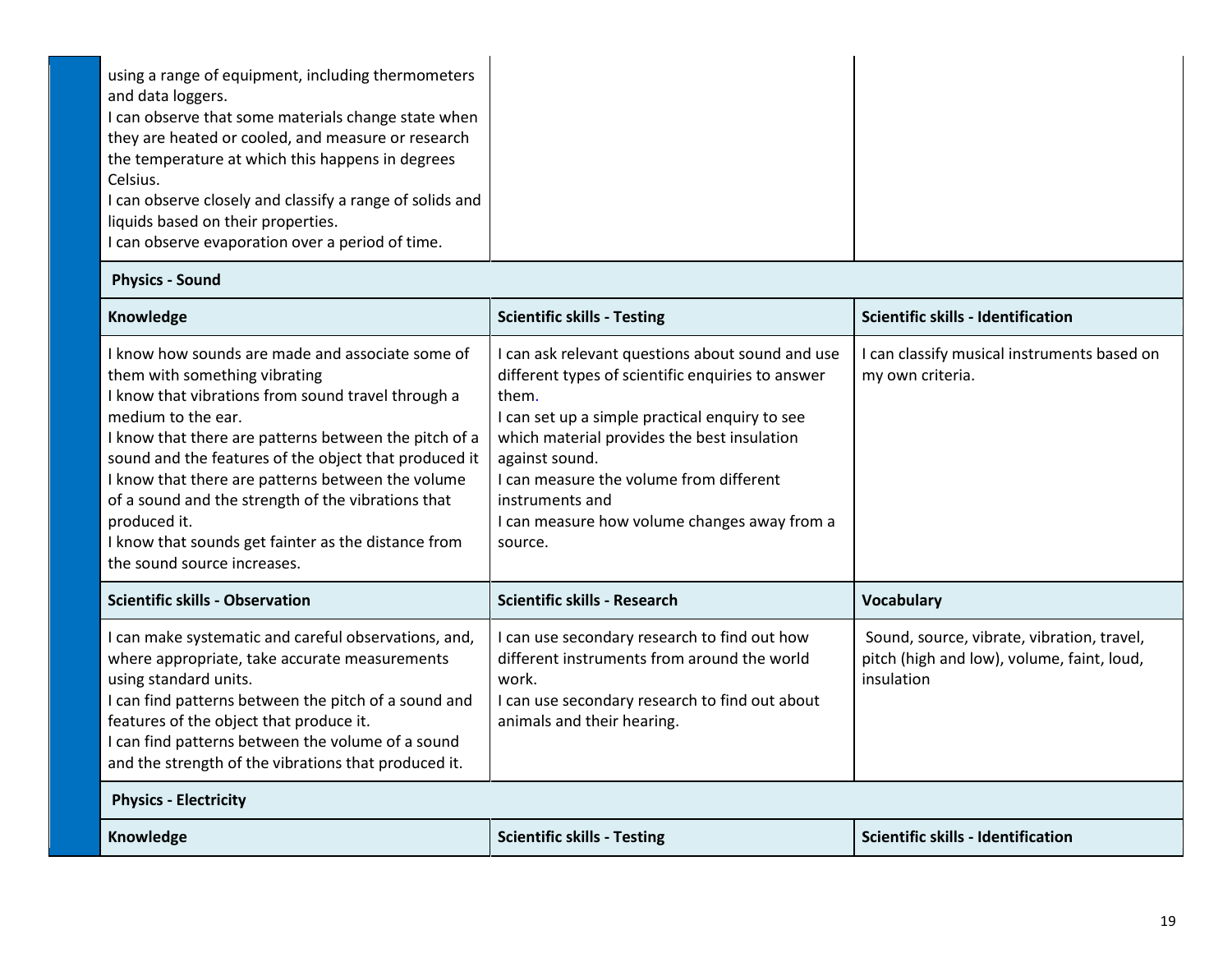| I know that and identify examples of common<br>appliances run on electricity.<br>I know how to construct a simple series electrical<br>circuit, identifying and naming its basic parts,<br>including cells, wires, bulbs, switches and buzzers.<br>I know that a lamp will only light in a simple series<br>circuit if it is part of a complete loop with a battery.<br>I know that switches open and close a circuit and<br>associate this with whether or not a lamp lights in a<br>simple series circuit.<br>I know and recognise some common conductors and<br>insulators.<br>I know that metals are good conductors and can<br>name some. | I can ask relevant questions about electricity and<br>use different types of scientific enquiries to<br>answer them.<br>I can set up a comparative test to see which<br>material is the best conductor of electricity. | I can identify, classify and group a variety of<br>electrical insulators and conductors.<br>I can classify household appliances and/or<br>toys (electrical or not electrical, batteries or<br>mains)                                             |
|------------------------------------------------------------------------------------------------------------------------------------------------------------------------------------------------------------------------------------------------------------------------------------------------------------------------------------------------------------------------------------------------------------------------------------------------------------------------------------------------------------------------------------------------------------------------------------------------------------------------------------------------|------------------------------------------------------------------------------------------------------------------------------------------------------------------------------------------------------------------------|--------------------------------------------------------------------------------------------------------------------------------------------------------------------------------------------------------------------------------------------------|
| <b>Scientific skills - Observation</b>                                                                                                                                                                                                                                                                                                                                                                                                                                                                                                                                                                                                         | <b>Scientific skills - Research</b>                                                                                                                                                                                    | <b>Vocabulary</b>                                                                                                                                                                                                                                |
| can look for patterns between the brightness of a<br>bulb and the number of batteries in a circuit.                                                                                                                                                                                                                                                                                                                                                                                                                                                                                                                                            | I can use secondary research to find out how our<br>ideas about electricity have changed over time.<br>I can use secondary research to find out about<br>the work of Thomas Edison and Joseph Swan                     | Electricity, electrical appliance / device,<br>mains, plug, electrical circuit, complete<br>circuit<br>Component, symbol, cell, battery, crocodile<br>clip, bulb, switch, buzzer, motor, bulb, wire,<br>conductor, insulator<br>metal, non-metal |

 $\overline{\phantom{a}}$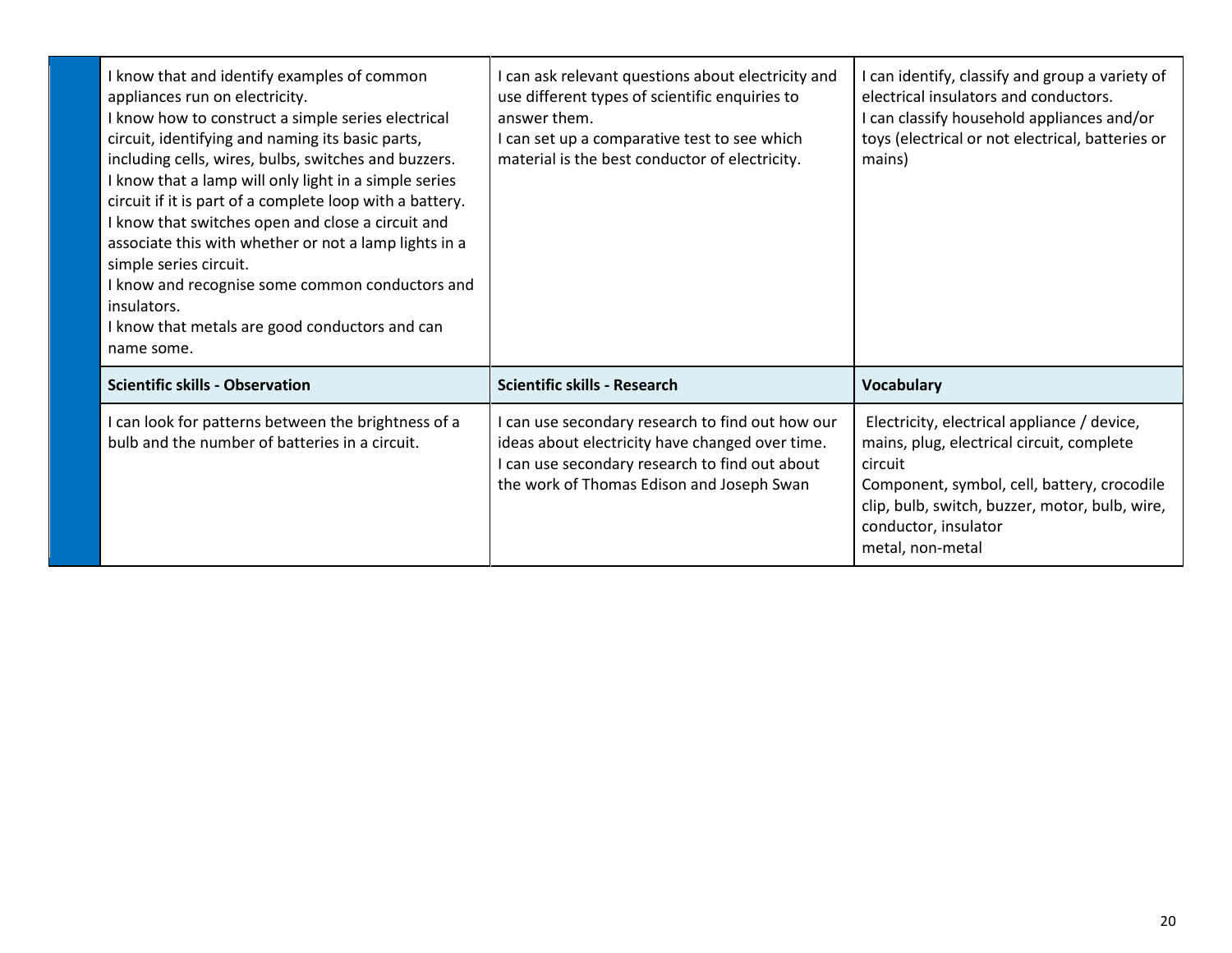#### **Physics Earth and Ca**

| Physics - Earth and Space                                                                                                                                                                                                                                                                                                                                                                                        |                                                                                                                                                                                                                                                                                                                                                                                                                     |                                                                                                                                    |
|------------------------------------------------------------------------------------------------------------------------------------------------------------------------------------------------------------------------------------------------------------------------------------------------------------------------------------------------------------------------------------------------------------------|---------------------------------------------------------------------------------------------------------------------------------------------------------------------------------------------------------------------------------------------------------------------------------------------------------------------------------------------------------------------------------------------------------------------|------------------------------------------------------------------------------------------------------------------------------------|
| Knowledge                                                                                                                                                                                                                                                                                                                                                                                                        | <b>Scientific skills - Testing</b>                                                                                                                                                                                                                                                                                                                                                                                  | <b>Scientific skills - Identification</b>                                                                                          |
| I know the movement of the Earth, and other planets,<br>relative to the Sun in the solar system.<br>I know and describe the movement of the Moon<br>relative to the Earth.<br>I know and describe the shape of the Sun, Earth and<br>Moon as approximately spherical bodies.<br>I know that the Earth's rotation can be used to explain<br>day and night and the apparent movement of the Sun<br>across the sky. | I can plan different types of scientific enquiry to answer<br>questions, including recognising and controlling<br>variables where necessary.                                                                                                                                                                                                                                                                        | I can compare and group planets e.g. moons,<br>rings, gaseous, rocky etc.                                                          |
| <b>Scientific skills - Observation</b>                                                                                                                                                                                                                                                                                                                                                                           | <b>Scientific skills - Research</b>                                                                                                                                                                                                                                                                                                                                                                                 | <b>Vocabulary</b>                                                                                                                  |
| can make observations of how shadows caused by<br>the sun change throughout the day.<br>I can show, using scientific diagrams and labels, the<br>movement of the Earth around the Sun.<br>I can create simple models to show the movement of<br>the Moon around the Earth.<br>I can take accurate measurements of shadows and<br>present my data using a table.                                                  | I can use secondary sources to research and compare<br>different time zones around the world.<br>I can use secondary sources to find out how ideas<br>about the solar system have developed over time (e.g.<br>the works of scientists such as Ptolemy, Alhazen and<br>Copernicus).<br>I can use secondary sources to find out why structures<br>such as Stonehenge might have been used as<br>astronomical clocks. | Earth, sun, moon<br>Name of planets<br>Spherical<br>Solar System<br>Rotates<br>Star<br>Orbits<br>Planets<br>Axis<br>Celestial body |
| <b>Physics - Forces</b>                                                                                                                                                                                                                                                                                                                                                                                          |                                                                                                                                                                                                                                                                                                                                                                                                                     |                                                                                                                                    |
| Knowledge                                                                                                                                                                                                                                                                                                                                                                                                        | <b>Scientific skills - Testing</b>                                                                                                                                                                                                                                                                                                                                                                                  | Scientific skills - Identification                                                                                                 |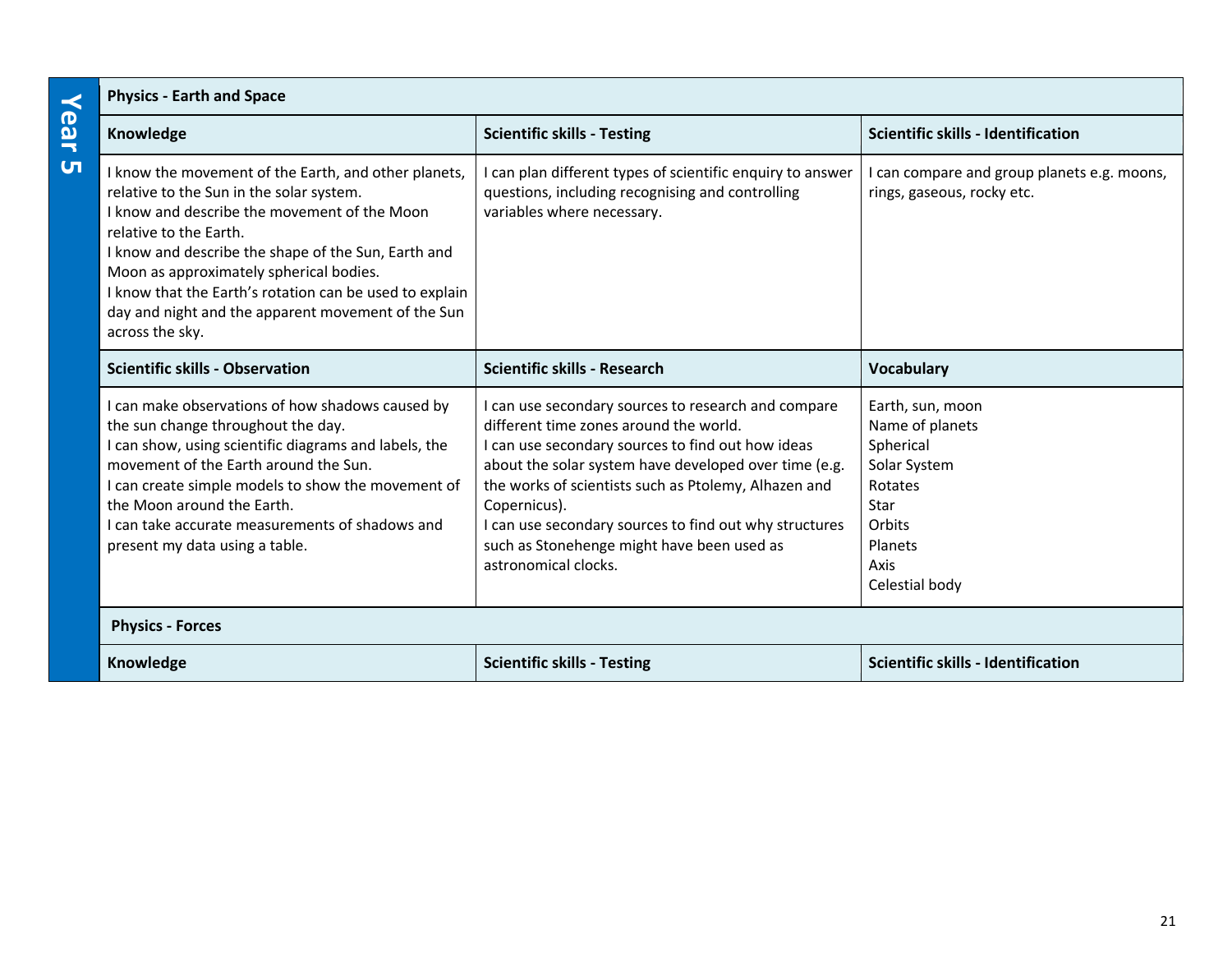| I know that unsupported objects fall towards the<br>Earth because of the force of gravity acting between<br>the Earth and the falling object.<br>I know that air resistance, water resistance and<br>friction act between moving surfaces.<br>I know that some mechanisms, including levers,<br>pulleys and gears, allow a smaller force to have a<br>greater impact.                                                                                                                                                                                                                                                                                        | can investigate the effects of friction in a range of<br>contexts, recognising and controlling variables e.g.<br>trainers pulled with a force meter<br>can investigate the effects of water resistance in a<br>range of contexts e.g. plasticine in cylinders of liquid.<br>can investigate the effects of air resistance in a range<br>of contexts, recognising and controlling variables<br>where necessary e.g. parachutes, spinners, sailing<br>boats, straw rockets.<br>can use test results to make predictions to set up<br>further comparative and fair tests. |                                                                                                                              |
|--------------------------------------------------------------------------------------------------------------------------------------------------------------------------------------------------------------------------------------------------------------------------------------------------------------------------------------------------------------------------------------------------------------------------------------------------------------------------------------------------------------------------------------------------------------------------------------------------------------------------------------------------------------|------------------------------------------------------------------------------------------------------------------------------------------------------------------------------------------------------------------------------------------------------------------------------------------------------------------------------------------------------------------------------------------------------------------------------------------------------------------------------------------------------------------------------------------------------------------------|------------------------------------------------------------------------------------------------------------------------------|
| <b>Scientific skills - Observation</b>                                                                                                                                                                                                                                                                                                                                                                                                                                                                                                                                                                                                                       | <b>Scientific skills - Research</b>                                                                                                                                                                                                                                                                                                                                                                                                                                                                                                                                    | <b>Vocabulary</b>                                                                                                            |
| can take measurements using a range of scientific<br>equipment with increasing accuracy and precision,<br>taking repeat readings when appropriate.<br>I can record data and results of increasing complexity<br>using scientific diagrams and labels, tables, scatter<br>graphs, bar and line graphs.<br>I can make observations to understand how levers,<br>pulleys and gears allow a smaller force to have a<br>greater impact (cross-curricular with DT)<br>I can use force meters (N) to measure correctly and<br>interpret the scales with increasing accuracy.<br>I can use scientific labels and diagrams to show the<br>forces acting upon objects. | can use secondary sources to research how the work<br>of scientists such as Galileo Galilei and Issac Newton<br>helped to develop the theory of gravity.                                                                                                                                                                                                                                                                                                                                                                                                               | force, gravity, Earth, air resistance, water<br>resistance, friction, mechanisms, simple<br>machines, levers, pulleys, gears |

### **Biology - Living things and their habitats**

| Knowledge                                                                                                                                                                                                                                                                                                                                | <b>Scientific skills - Testing</b>                                                                                                             | <b>Scientific skills - Identification</b>                                                                                                                                                      |
|------------------------------------------------------------------------------------------------------------------------------------------------------------------------------------------------------------------------------------------------------------------------------------------------------------------------------------------|------------------------------------------------------------------------------------------------------------------------------------------------|------------------------------------------------------------------------------------------------------------------------------------------------------------------------------------------------|
| know that there are differences in the life cycles of a<br>mammal, an amphibian, an insect and a bird.<br>I know about and describe the life processes of<br>reproduction in some plants and animals.<br>I know the difference between sexual and asexual<br>reproduction and can give examples of how plants<br>reproduce in both ways. | I can plan different types of scientific enquiries to<br>answer questions, including recognising and controlling<br>variables where necessary. | I can compare two or more animal life cycles<br>that I have studied.<br>I can compare how different animals<br>reproduce and grow.<br>I can classify animals according to their life<br>cycle. |
| <b>Scientific skills - Observation</b>                                                                                                                                                                                                                                                                                                   | <b>Scientific skills - Research</b>                                                                                                            | <b>Vocabulary</b>                                                                                                                                                                              |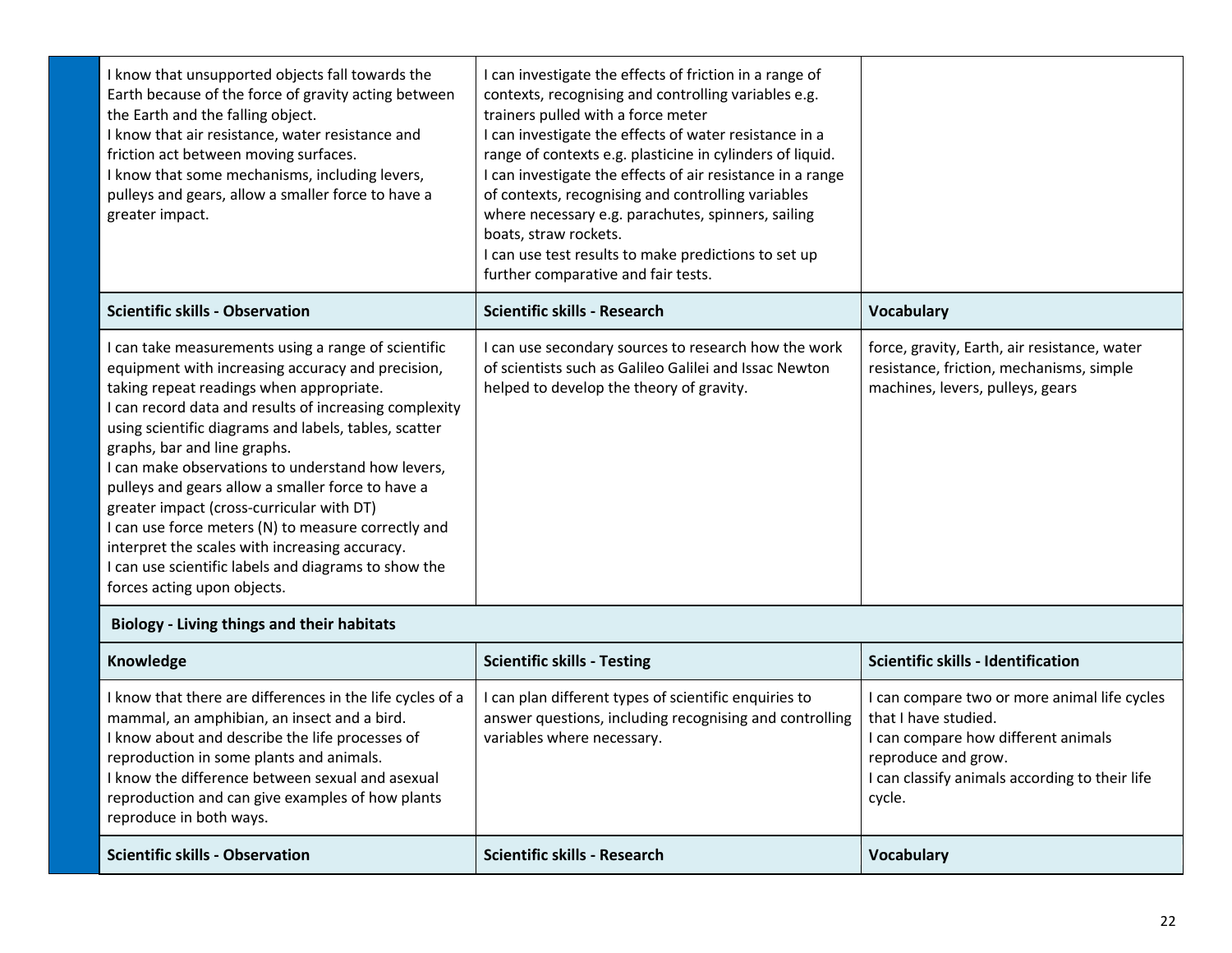| I can record data using classification keys and tables.<br>I can compare the gestation times for mammals and<br>look for patterns<br>I can grow and observe plants that reproduce<br>asexually e.g. strawberries, spider plants, potatoes.<br>I can observe new plants growing from different parts<br>of the parent plant e.g. cuttings or seeds<br>I can observe and compare the life cycles of plants<br>and animals in my local environment with other<br>plants and animals around the world (rainforest, | I can use secondary sources to find out the work of<br>naturalists and animal behaviourists, for example David<br>Attenborough.<br>can use secondary sources to find out about<br>pollination.<br>can use secondary sources to find out about the life<br>cycle of chosen animals e.g. dragon fly, owl, worm,<br>salmon<br>I can use secondary sources to research how gardeners<br>asexually reproduce plants. | Life cycle, reproduce, sexual, sperm,<br>fertilises, egg, live young, metamorphosis,<br>asexual, plantlets, runners, bulbs, cuttings |
|----------------------------------------------------------------------------------------------------------------------------------------------------------------------------------------------------------------------------------------------------------------------------------------------------------------------------------------------------------------------------------------------------------------------------------------------------------------------------------------------------------------|-----------------------------------------------------------------------------------------------------------------------------------------------------------------------------------------------------------------------------------------------------------------------------------------------------------------------------------------------------------------------------------------------------------------|--------------------------------------------------------------------------------------------------------------------------------------|
| ocean, desert)                                                                                                                                                                                                                                                                                                                                                                                                                                                                                                 |                                                                                                                                                                                                                                                                                                                                                                                                                 |                                                                                                                                      |

#### **Biology - Animals including humans**

| <b>Knowledge</b>                                                                                                                                                                                                               | <b>Scientific skills - Testing</b>                                                                                                                                                                                                          | <b>Scientific skills - Identification</b>                                                                                           |
|--------------------------------------------------------------------------------------------------------------------------------------------------------------------------------------------------------------------------------|---------------------------------------------------------------------------------------------------------------------------------------------------------------------------------------------------------------------------------------------|-------------------------------------------------------------------------------------------------------------------------------------|
| I know that humans change as they develop into old<br>age.<br>I know the changes that take place in girls and boys<br>during puberty.<br>I know that a baby changes physically as it grows, and<br>also what it is able to do. | I can plan different types of scientific enquiries to<br>answer questions, including recognising and controlling<br>variables where necessary.                                                                                              |                                                                                                                                     |
| <b>Scientific skills - Observation</b>                                                                                                                                                                                         | Scientific skills - Research                                                                                                                                                                                                                | <b>Vocabulary</b>                                                                                                                   |
|                                                                                                                                                                                                                                | can develop questions to ask an expert e.g. a health<br>visitor, a nurse, a doctor (questions will need to be<br>filtered by a teacher.)<br>can use secondary research to find out and record the<br>length and mass of a baby as it grows. | See RSE unit.<br>Puberty<br>Baby<br>Child<br>Adolescent<br>Adult<br>Puberty - the vocabulary to describe sexual<br>characteristics. |

#### **Chemistry - Properties of materials**

| Knowledge                                                                                                                                                       | <b>Scientific skills - Testing</b>                                                                                                     | <b>Scientific skills - Identification</b>                                                |
|-----------------------------------------------------------------------------------------------------------------------------------------------------------------|----------------------------------------------------------------------------------------------------------------------------------------|------------------------------------------------------------------------------------------|
| I know that everyday materials can be compared and<br>grouped together on the basis of their properties,<br>including their hardness, solubility, transparency, | I can carry out comparative and fair tests to investigate<br>the absorbency, recognising and controlling variables<br>where necessary. | I can compare and group together everyday<br>materials on the basis of their properties. |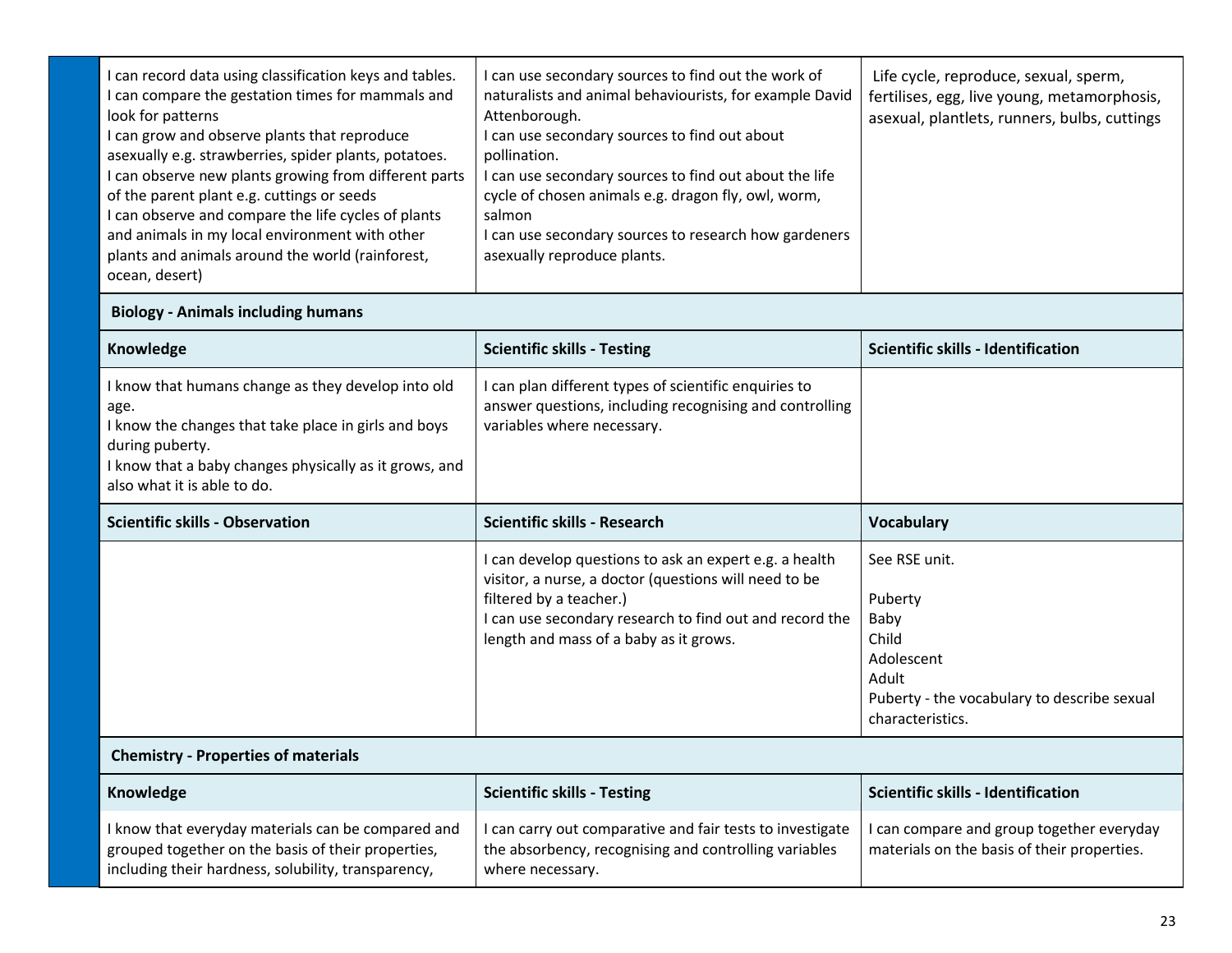| conductivity (electrical and thermal) and response to<br>magnets                                                                                                                                                                                                                                                                                                                                                                                                                                                                          | I can give reasons, based on comparative and fair tests,<br>for the particular uses of everyday materials e.g. Which<br>materials would be the most effective for making<br>blackout curtains? | I can compare different materials in order to<br>make a switch in a circuit.                                                                              |
|-------------------------------------------------------------------------------------------------------------------------------------------------------------------------------------------------------------------------------------------------------------------------------------------------------------------------------------------------------------------------------------------------------------------------------------------------------------------------------------------------------------------------------------------|------------------------------------------------------------------------------------------------------------------------------------------------------------------------------------------------|-----------------------------------------------------------------------------------------------------------------------------------------------------------|
| <b>Scientific skills - Observation</b>                                                                                                                                                                                                                                                                                                                                                                                                                                                                                                    | <b>Scientific skills - Research</b>                                                                                                                                                            | <b>Vocabulary</b>                                                                                                                                         |
| I can take measurements, using a range of scientific<br>equipment, with increasing accuracy and precision,<br>taking repeat readings when appropriate.<br>I can record data and results of increasing complexity<br>using scientific diagrams and labels, tables.                                                                                                                                                                                                                                                                         | I can use secondary sources to research new materials<br>produced by chemists e.g. Spencer Silver (glue of sticky<br>notes) and Ruth Benerito (wrinkle free cotton)                            | Thermal insulator<br>Thermal conductor<br><b>Electrical insulator</b><br><b>Electrical conductor</b>                                                      |
| <b>Chemistry - Changes of materials</b>                                                                                                                                                                                                                                                                                                                                                                                                                                                                                                   |                                                                                                                                                                                                |                                                                                                                                                           |
| Knowledge                                                                                                                                                                                                                                                                                                                                                                                                                                                                                                                                 | <b>Scientific skills - Testing</b>                                                                                                                                                             | <b>Scientific skills - Identification</b>                                                                                                                 |
| I know that some materials will dissolve in liquid to<br>form a solution and describe how to recover a<br>substance from a solution.<br>I know that mixtures can be separated through<br>filtering, sieving and evaporating.<br>I know that dissolving, mixing and changes of state<br>are reversible changes.<br>I know that some changes result in the formation of<br>new materials, and that this kind of change is usually<br>reversible, including changes associated with burning<br>and the action of acid on bicarbonate of soda | I can carry out comparative and fair tests to investigate<br>the rate of solubility, recognising and controlling<br>variables where necessary.                                                 | I can group solids based on my observations<br>when mixing them with water.                                                                               |
| <b>Scientific skills - Observation</b>                                                                                                                                                                                                                                                                                                                                                                                                                                                                                                    | <b>Scientific skills - Research</b>                                                                                                                                                            | <b>Vocabulary</b>                                                                                                                                         |
| I can observe rusting over time e.g. uncoated nails in<br>different liquids.<br>I can observe and compare the changes that take<br>place, for example, when burning different materials<br>or baking cakes.<br>I can observe what happens when a range of solids<br>are added to liquids.                                                                                                                                                                                                                                                 |                                                                                                                                                                                                | change of state, mixture, dissolve, solution<br>soluble, insoluble, filter, sieve,<br>reversible/non-reversible change, burning,<br>rusting, new material |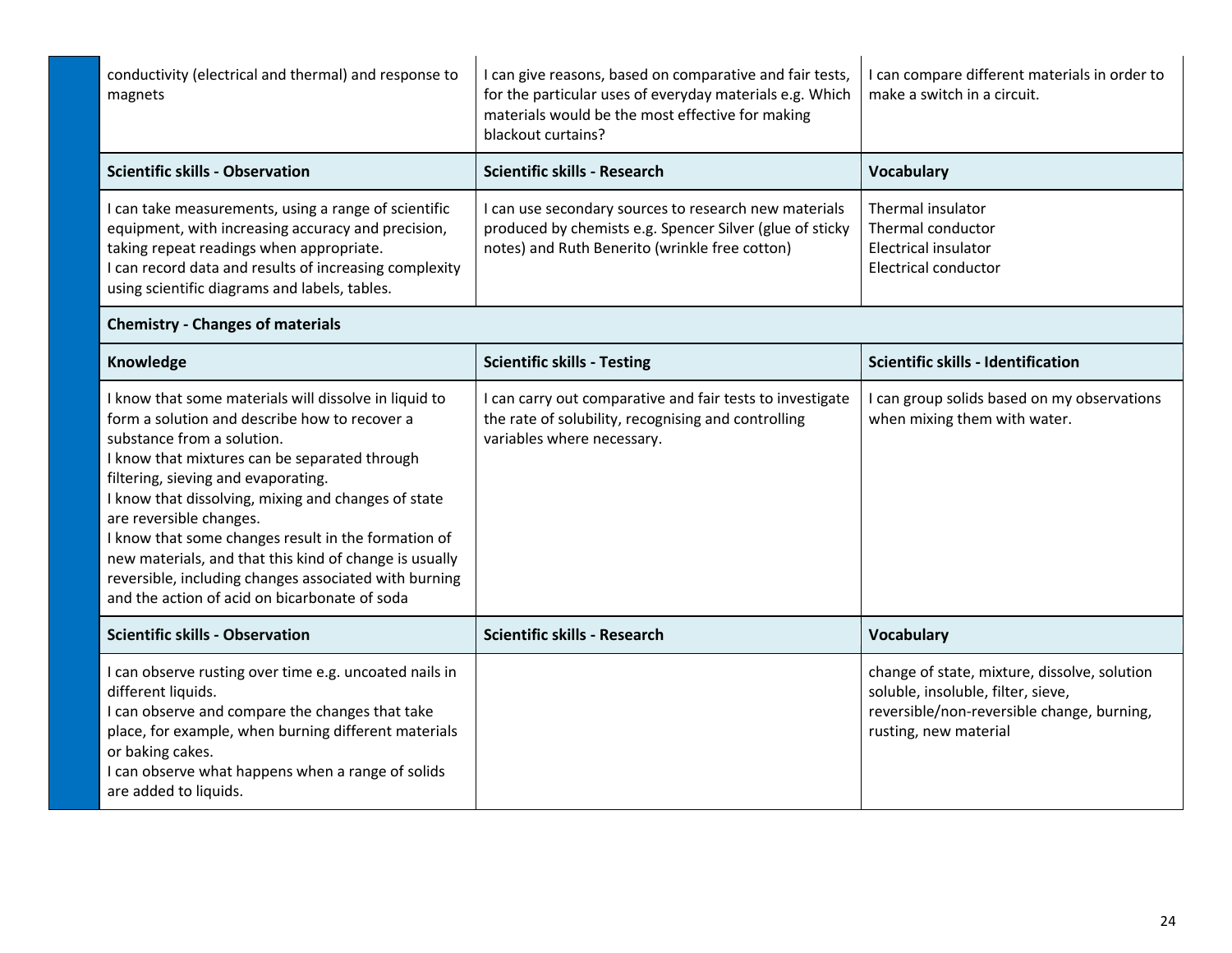| an an |
|-------|

| Biology - Living things and their habitats (10hrs-12hrs)                                                                                                                                                                                                                                                                                                                                                                                                                                                                                                                                                                                                                               |                                                                                                                                                                                                                                                                                                                                                                                                      |                                                                                                                                                                                                                                                                                                                                                                                                                                                                                     |
|----------------------------------------------------------------------------------------------------------------------------------------------------------------------------------------------------------------------------------------------------------------------------------------------------------------------------------------------------------------------------------------------------------------------------------------------------------------------------------------------------------------------------------------------------------------------------------------------------------------------------------------------------------------------------------------|------------------------------------------------------------------------------------------------------------------------------------------------------------------------------------------------------------------------------------------------------------------------------------------------------------------------------------------------------------------------------------------------------|-------------------------------------------------------------------------------------------------------------------------------------------------------------------------------------------------------------------------------------------------------------------------------------------------------------------------------------------------------------------------------------------------------------------------------------------------------------------------------------|
| Knowledge                                                                                                                                                                                                                                                                                                                                                                                                                                                                                                                                                                                                                                                                              | <b>Scientific skills - Testing</b>                                                                                                                                                                                                                                                                                                                                                                   | <b>Scientific skills - Identification</b>                                                                                                                                                                                                                                                                                                                                                                                                                                           |
| I know that living things are classified into broad<br>groups according to common observable<br>characteristics and based on similarities and<br>differences, including microorganisms, plants and<br>animals.<br>I know that vertebrates can be divided into five<br>small groups: fish, amphibians, reptiles, birds and<br>mammals, and know that each group has common<br>characteristics.<br>I know that invertebrates can be divided into a<br>number of groups including insects, spiders, snails<br>and worms, and know some of the common<br>characteristics of each.<br>I know that plants can be divided into two main<br>groups: flowering plants and non-flowering plants. | I can plan different types of scientific enquiries<br>to answer questions, including recognising and<br>controlling variables where necessary                                                                                                                                                                                                                                                        | I can classify plants and animals, presenting this<br>in a range of ways e.g. Venn diagrams, Carroll<br>diagrams and keys.<br>I can give reasons for classifying plants and<br>animals based on specific characteristics.<br>I can use classification materials to identify<br>unknown plants and animals<br>I can create classification keys for plants and<br>animals.<br>I can classify plants into flowering, mosses, ferns<br>and conifers, based on specific characteristics. |
| <b>Scientific skills - Observation</b>                                                                                                                                                                                                                                                                                                                                                                                                                                                                                                                                                                                                                                                 | <b>Scientific skills - Research</b>                                                                                                                                                                                                                                                                                                                                                                  | <b>Vocabulary</b>                                                                                                                                                                                                                                                                                                                                                                                                                                                                   |
| I can record data of increasing complexity using<br>classification keys.<br>I can use observations to identify characteristics of<br>animals that belong to a group.<br>I can observe what happens to a piece of bread<br>over time when left in different conditions.<br>I can make careful observations of unknown<br>animals e.g. platypus and use my knowledge of<br>characteristics to assign it to a group.                                                                                                                                                                                                                                                                      | I can use secondary sources to learn about the<br>form classification system devised by Carl<br>Linnaeus and why it is important.<br>I can use secondary resources to find out how<br>microorganisms can be helpful and harmful.<br>I can use secondary sources to research unusual<br>animals and decide where they belong in the<br>classification system e.g. kangaroos, platypus<br>and axolotl. | Vertebrates, fish, amphibian, reptiles, birds,<br>mammals, invertebrates, insects, spiders, snails,<br>worms, flowering, non-flowering                                                                                                                                                                                                                                                                                                                                              |
| <b>Biology - Animals, including humans</b>                                                                                                                                                                                                                                                                                                                                                                                                                                                                                                                                                                                                                                             |                                                                                                                                                                                                                                                                                                                                                                                                      |                                                                                                                                                                                                                                                                                                                                                                                                                                                                                     |
| Knowledge                                                                                                                                                                                                                                                                                                                                                                                                                                                                                                                                                                                                                                                                              | <b>Scientific skills - Testing</b>                                                                                                                                                                                                                                                                                                                                                                   | <b>Scientific skills - Identification</b>                                                                                                                                                                                                                                                                                                                                                                                                                                           |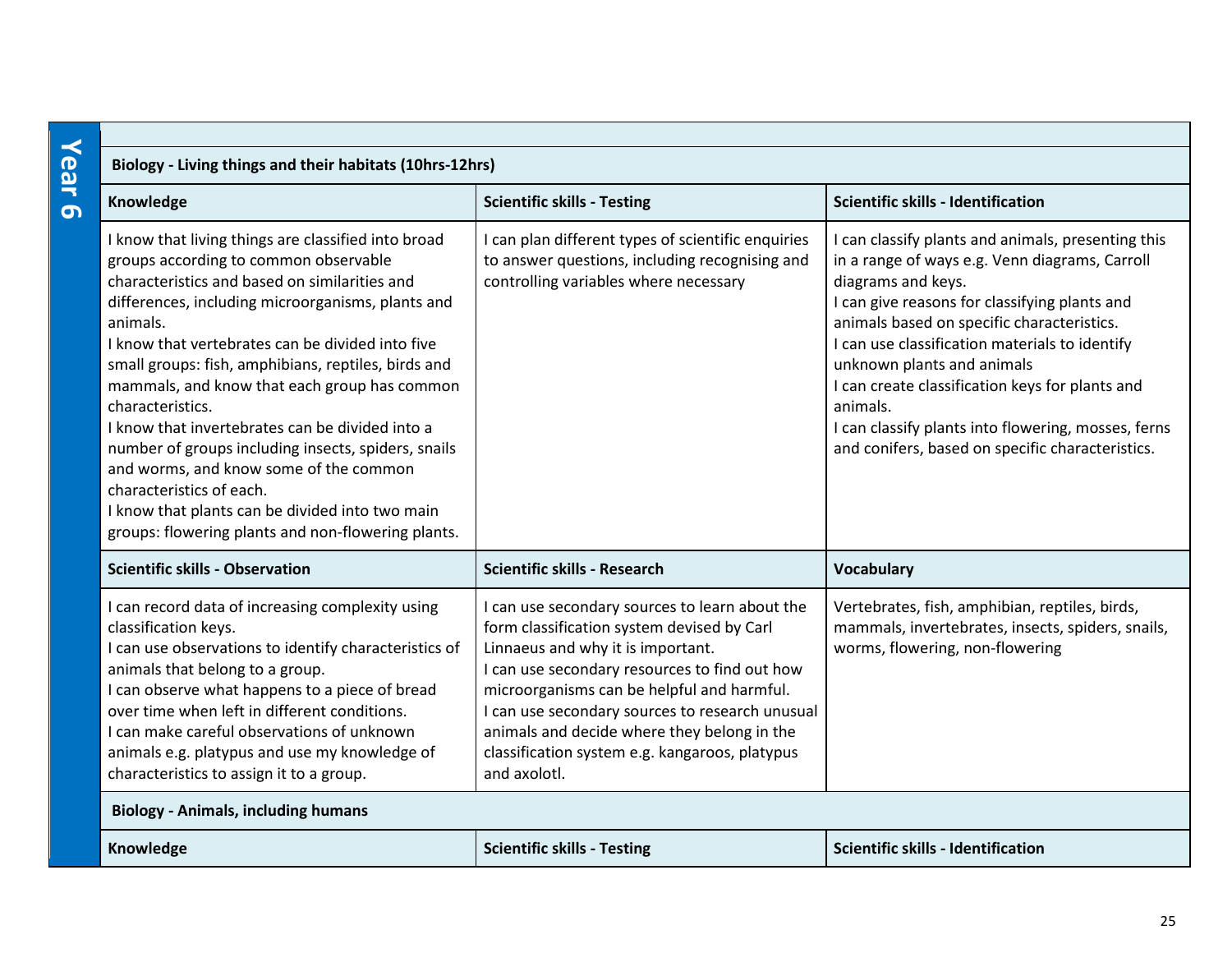| I know and can name the main parts of the human<br>circulatory system, and describe the functions of<br>the heart, blood vessels and blood.<br>I know that diet, exercise, drugs and lifestyle<br>impact on the way their bodies function.<br>I know the ways in which nutrients and water are<br>transported within animals, including humans.                                                                                                                                                                                                | I can plan different types of scientific enquiries<br>to answer questions, including recognising and<br>controlling variables where necessary.<br>I can carry out a fair test and explore the effects<br>of different activities on my pulse rate.<br>I can use test results to make predictions to set<br>up further comparative and fair tests.                                                                                              |                                                                                                                                                                                                                                                           |
|------------------------------------------------------------------------------------------------------------------------------------------------------------------------------------------------------------------------------------------------------------------------------------------------------------------------------------------------------------------------------------------------------------------------------------------------------------------------------------------------------------------------------------------------|------------------------------------------------------------------------------------------------------------------------------------------------------------------------------------------------------------------------------------------------------------------------------------------------------------------------------------------------------------------------------------------------------------------------------------------------|-----------------------------------------------------------------------------------------------------------------------------------------------------------------------------------------------------------------------------------------------------------|
| <b>Scientific skills - Observation</b>                                                                                                                                                                                                                                                                                                                                                                                                                                                                                                         | <b>Scientific skills - Research</b>                                                                                                                                                                                                                                                                                                                                                                                                            | <b>Vocabulary</b>                                                                                                                                                                                                                                         |
| I can observe over time how long it takes for my<br>pulse rate to return to my resting pulse rate<br>(recovery rate).<br>I can record data and results using tables, scatter<br>graphs, bar and line graphs.<br>I can observe pulse rates before, during and after<br>exercise, and measure pulse rate accurately using<br>scientific equipment.<br>I can explore recovery rate and look for patterns<br>between different groups of people.<br>I can explore resting pulse rates and look for<br>patterns between different groups of people. | I can use secondary sources to research the<br>negative effects of drugs (e.g. tobacco).<br>I can use secondary sources (research or an<br>expert) to find out about the benefits of a<br>healthy diet and regular exercise.<br>I can present information in oral and written<br>forms e.g. a health leaflet or a job description<br>for the heart<br>I can use secondary research to answer my own<br>questions about the circulatory system. | Heart, pulse, rate, blood, blood vessels,<br>transported, lungs, oxygen, carbon dioxide,<br>nutrients, water, muscles, cycle, circulatory<br>system, diet, exercise, drugs, lifestyle                                                                     |
| <b>Biology - Evolution and inheritance</b>                                                                                                                                                                                                                                                                                                                                                                                                                                                                                                     |                                                                                                                                                                                                                                                                                                                                                                                                                                                |                                                                                                                                                                                                                                                           |
| Knowledge                                                                                                                                                                                                                                                                                                                                                                                                                                                                                                                                      | <b>Scientific skills - Testing</b>                                                                                                                                                                                                                                                                                                                                                                                                             | <b>Scientific skills - Identification</b>                                                                                                                                                                                                                 |
| I know that living things have changed over time<br>and that fossils provide information about living<br>things that inhabited the Earth millions of years<br>ago.<br>I know that living things reproduce offspring of the<br>same kind, but normally offspring vary and are not<br>identical to their parents.<br>I know how animals and plants are adapted to suit<br>their environment in different ways.<br>I know that adaptation may lead to evolution and<br>can explain the process of evolution.                                      | I can plan different types of scientific enquiries<br>to answer questions, including recognising and<br>controlling variables where necessary.                                                                                                                                                                                                                                                                                                 | I can identify characteristics that will make a plant<br>or animal suited or not suited to a particular<br>habitat.<br>I can compare how some living things are<br>adapted to survive in extreme conditions for<br>example cactuses, penguins and camels. |
| <b>Scientific skills - Observation</b>                                                                                                                                                                                                                                                                                                                                                                                                                                                                                                         | <b>Scientific skills - Research</b>                                                                                                                                                                                                                                                                                                                                                                                                            | <b>Vocabulary</b>                                                                                                                                                                                                                                         |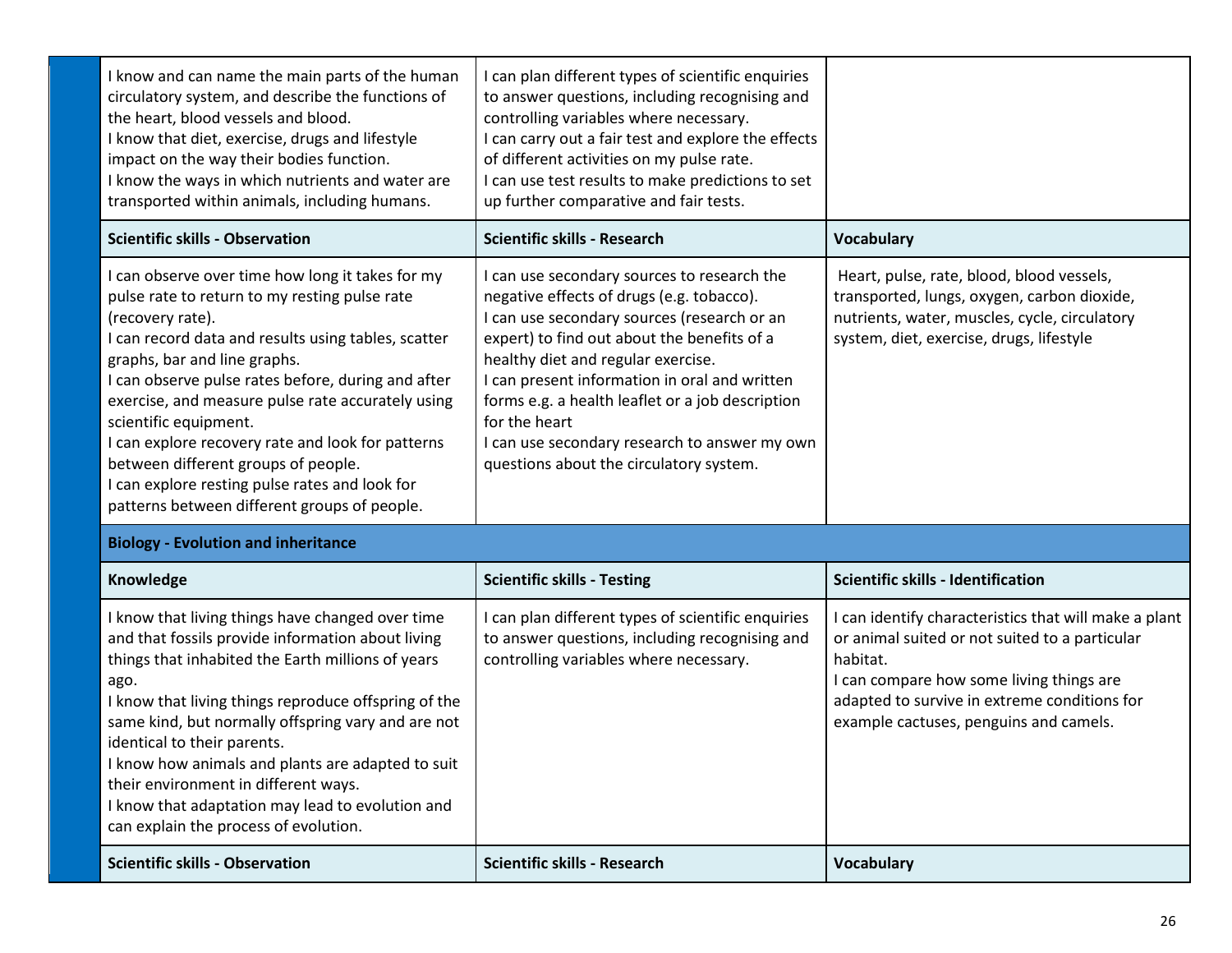| can make observations of fossils to identify living<br>things that lived on Earth millions of years ago.<br>I can use fossil evidence to support the theory of<br>evolution.<br>I can use different equipment to look for patterns<br>linking the suitability of bird beaks for the food<br>available (Darwin)<br>I can observe local animals and raise questions<br>about how they are adapted to their environment.                                                                                    | I can use secondary sources to find out about<br>how the population of peppered moths<br>changed during the industrial revolution.<br>I can use secondary research to compare the<br>ideas of Charles Darwin and Alred Wallace on<br>evolution.<br>I can use secondary sources to research the<br>work of palaeontologists such as Mary Anning<br>and how her work provided evidence of<br>evolution.<br>I can use secondary sources to research<br>different types of species and their<br>characteristics making them suitable for<br>different habitats. | Offspring, sexual reproduction, vary,<br>characteristics, suited, adapted, environment,<br>inherited, species, fossils |
|----------------------------------------------------------------------------------------------------------------------------------------------------------------------------------------------------------------------------------------------------------------------------------------------------------------------------------------------------------------------------------------------------------------------------------------------------------------------------------------------------------|-------------------------------------------------------------------------------------------------------------------------------------------------------------------------------------------------------------------------------------------------------------------------------------------------------------------------------------------------------------------------------------------------------------------------------------------------------------------------------------------------------------------------------------------------------------|------------------------------------------------------------------------------------------------------------------------|
| <b>Physics - Light</b>                                                                                                                                                                                                                                                                                                                                                                                                                                                                                   |                                                                                                                                                                                                                                                                                                                                                                                                                                                                                                                                                             |                                                                                                                        |
| Knowledge                                                                                                                                                                                                                                                                                                                                                                                                                                                                                                | <b>Scientific skills - Testing</b>                                                                                                                                                                                                                                                                                                                                                                                                                                                                                                                          | <b>Scientific skills - Identification</b>                                                                              |
| I know that light appears to travel in straight lines.<br>I know that light travels in straight lines and use<br>this to explain that objects are seen because they<br>give out or reflect light into the eye.<br>I know that we see things because light travels<br>from light sources to our eyes or from light sources<br>to objects and then to our eyes.<br>I know that light travels in straight lines and use<br>this to explain why shadows have the same shape<br>as the object that cast them. | I can plan different types of scientific enquiries<br>to answer questions, including recognising and<br>controlling variables where necessary.<br>I can take measurements using a range of<br>scientific equipment (e.g. lux meters, tape<br>measures and data loggers) with increasing<br>accuracy and precision, taking repeat readings<br>where appropriate.                                                                                                                                                                                             |                                                                                                                        |
| <b>Scientific skills - Observation</b>                                                                                                                                                                                                                                                                                                                                                                                                                                                                   | <b>Scientific skills - Research</b>                                                                                                                                                                                                                                                                                                                                                                                                                                                                                                                         | Vocabulary                                                                                                             |
| I can use scientific diagrams and labels or models to<br>describe how light travels in a straight line either<br>from sources or reflected from other objects to our<br>eyes.<br>I can use scientific diagrams and labels or models to<br>describe how light travels in straight lines past<br>translucent or opaque objects to form a shadow of<br>the same shape.                                                                                                                                      | I can use secondary sources to find out how the<br>path of light rays can be directed by reflection<br>to be seen e.g. periscope and rear view mirrors.                                                                                                                                                                                                                                                                                                                                                                                                     | As for Year 3 Light Unit plus straight lines, light<br>rays                                                            |